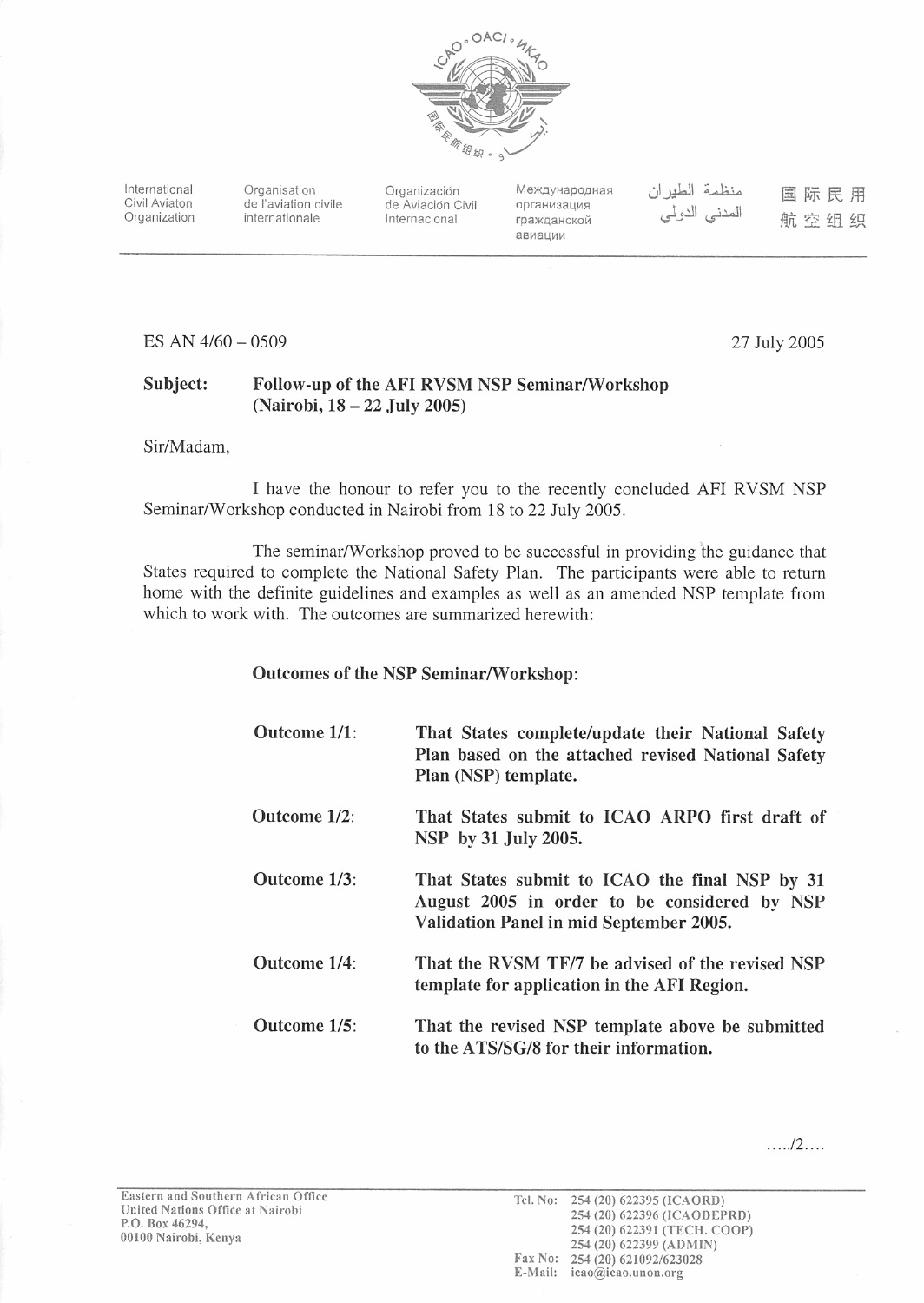You will note from the above time scales your Administration is requested to take immediate action of the above outcomes.

I have also enclosed the revised NSP which you are required to use in developing your National Safety Plan I would be grateful if you could send the final NSP as soon as possible but not later than 31 August 2005.

Accept, Sir/Madam, the assurances of my highest consideration.

Regional Director

Attachment: Revised National Safety Plan (NSP) Template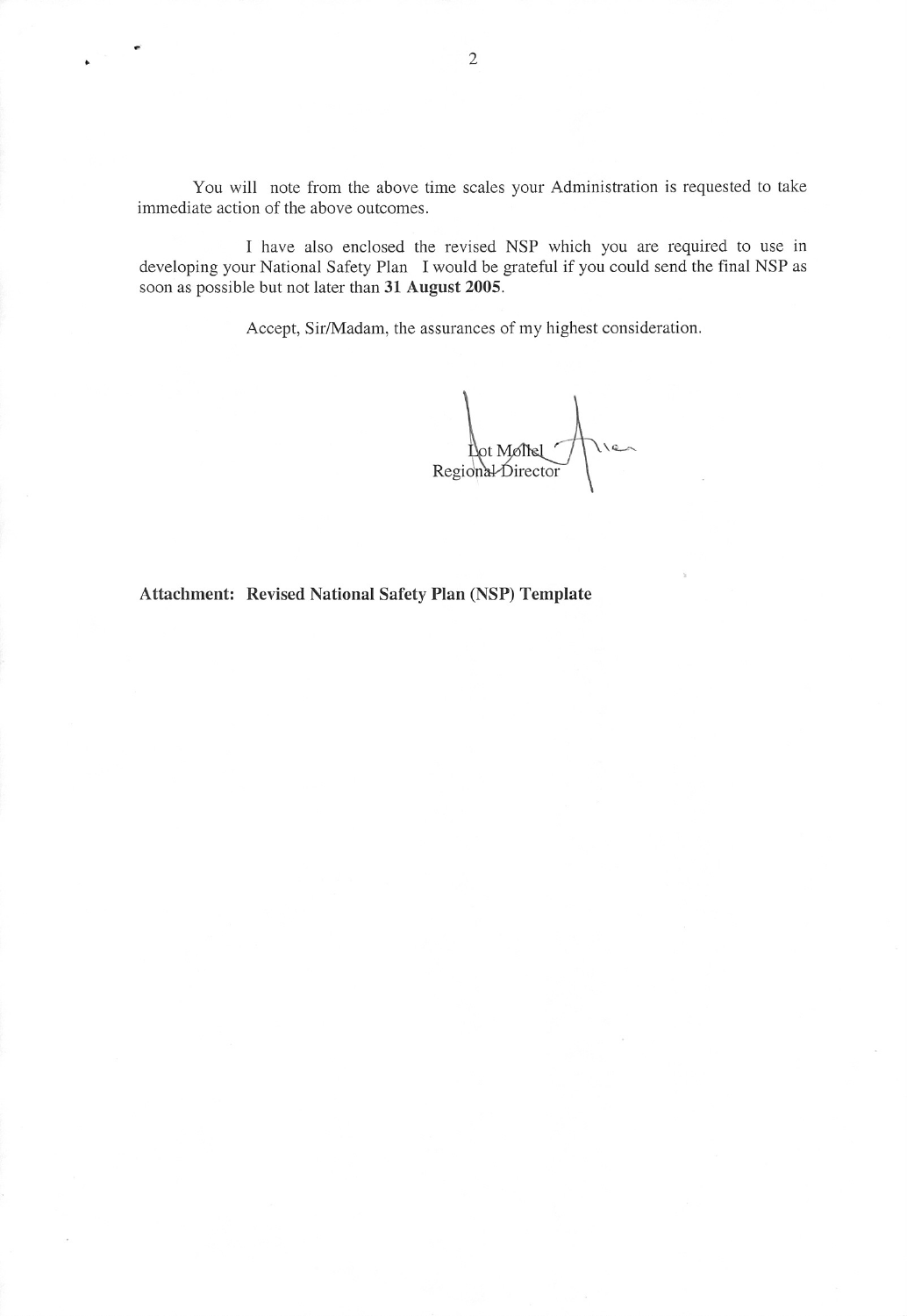# **[***Insert Name of State***] Safety Plan For the Implementation of RVSM**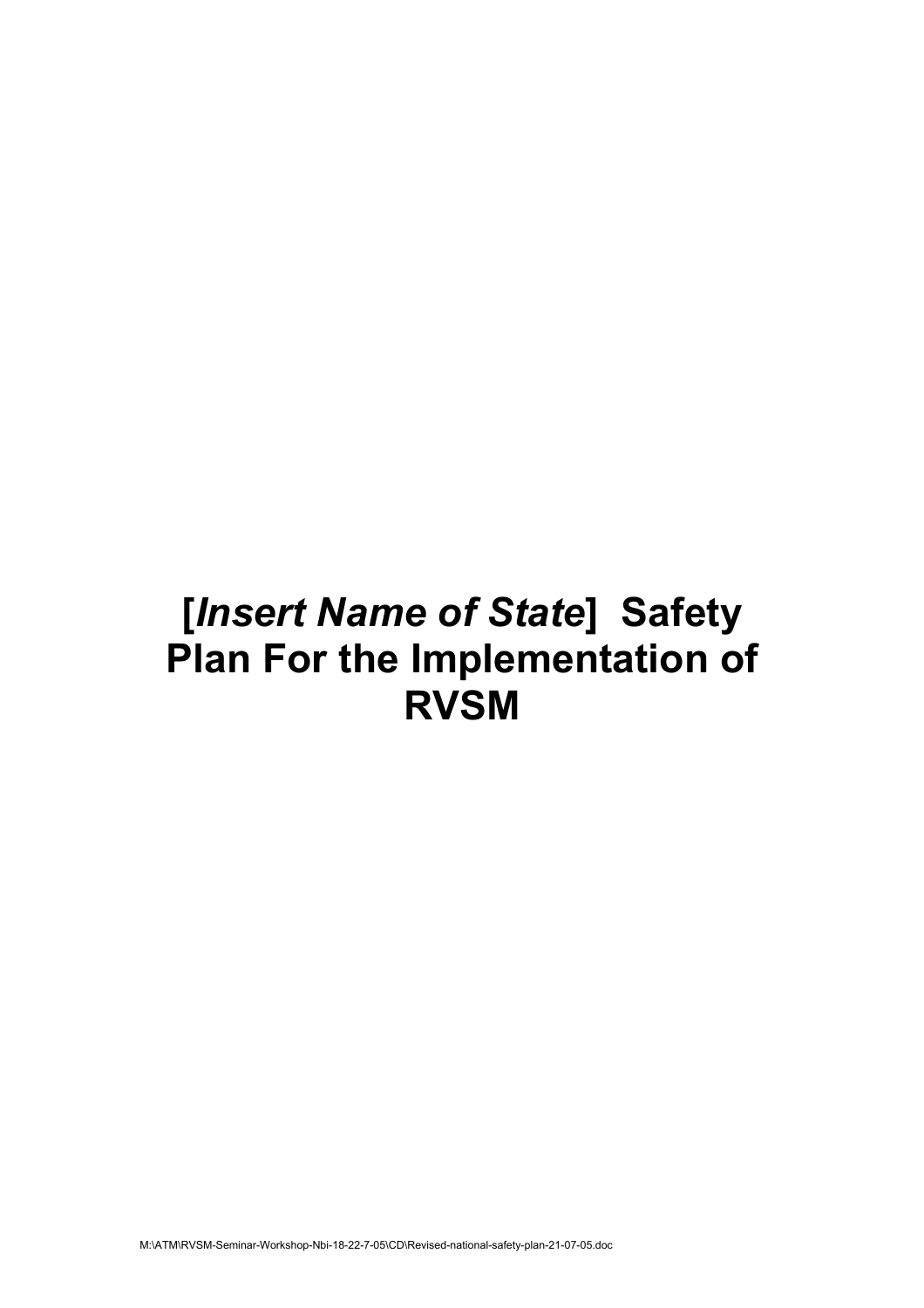## **DOCUMENT APPROVAL**

The following table identifies all Authorities that have successively approved the present issue of this document.

| <b>AUTHORITY</b>                                         | <b>NAME</b> | <b>SIGNATURE</b> | <b>DATE</b> |
|----------------------------------------------------------|-------------|------------------|-------------|
| <b>National RVSM</b><br>Safety Manager                   |             |                  |             |
| <b>National RVSM</b><br>Program Manager                  |             |                  |             |
| <b>Head of Operations</b><br>in National ATS<br>Provider |             |                  |             |
| <b>Approval Authority</b>                                |             |                  |             |

#### **NOTES**

- This draft plan is written to provide a template for use by individual States
- Where possible the text is written to be suitable for direct inclusion in State's Safety Plans.
- Where additional text is required to be inserted by the State, this is indicated in the text in Italics within brackets, for example [*insert Name of responsible authority here*].
- Some of the text is illustrative. In such circumstances a State may need to develop text appropriate to its circumstances, which reflects its local environment and activities etc. The illustrative text does, however, broadly represent best practice and may be used by States for their planning. States should note that there may be more than one way to achieve best practice and the text in this draft plan only reflects one of these possibilities.
- This draft plan does not try to take into account all the specifics of safety planning in use in the States. Each State needs to identify those aspects of their safety planning that are not included in this draft plan. States should include, as appropriate, such aspects within their State Safety Plan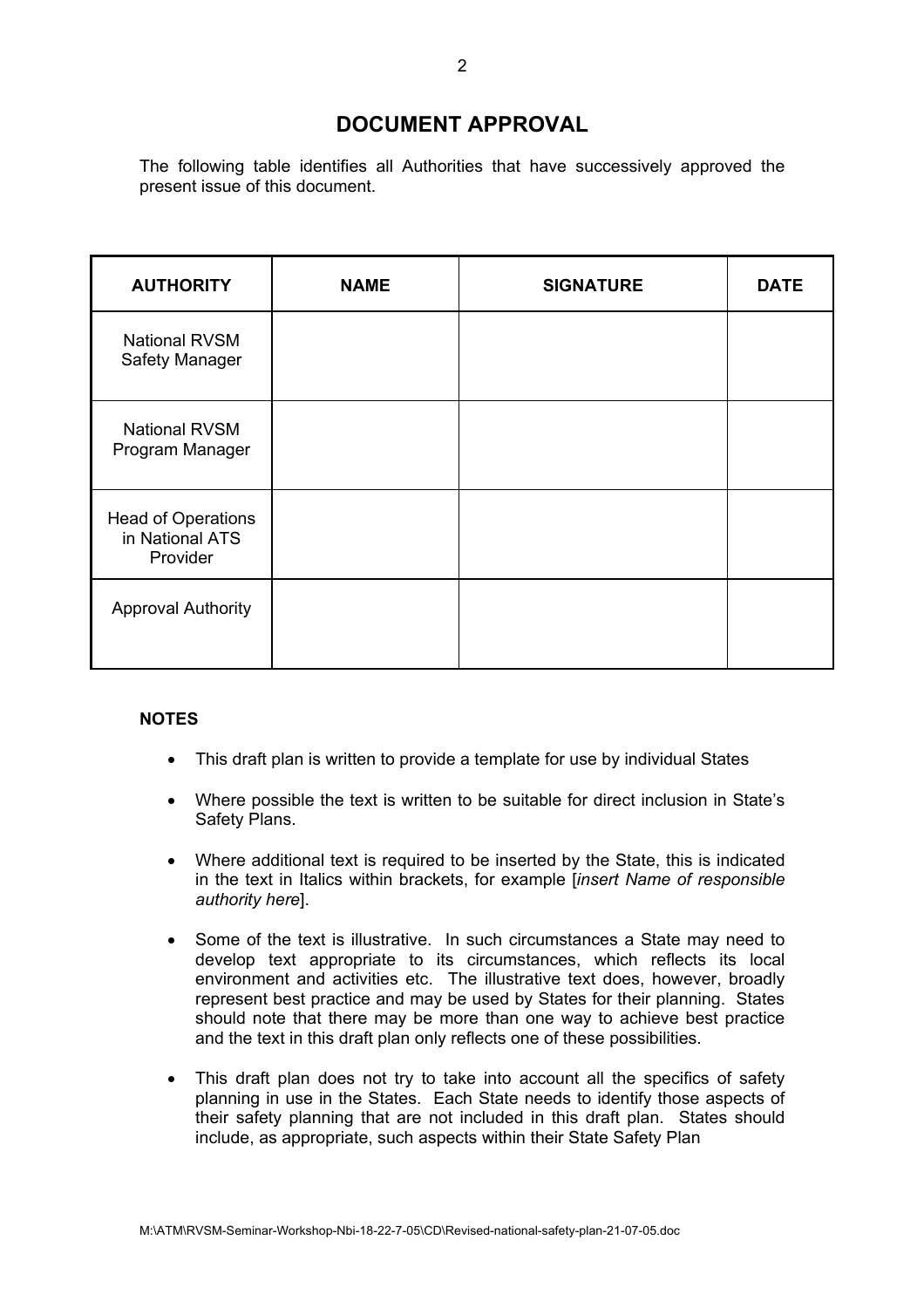## **DOCUMENT CHANGE RECORD**

The following table records the complete history of the successive editions of the present document.

| <b>EDITION</b> | <b>DATE</b> | <b>REASON FOR CHANGE</b> | <b>SECTIONS</b><br><b>PAGES</b><br><b>AFFECTED</b> |
|----------------|-------------|--------------------------|----------------------------------------------------|
|                |             |                          |                                                    |
|                |             |                          |                                                    |
|                |             |                          |                                                    |
|                |             |                          |                                                    |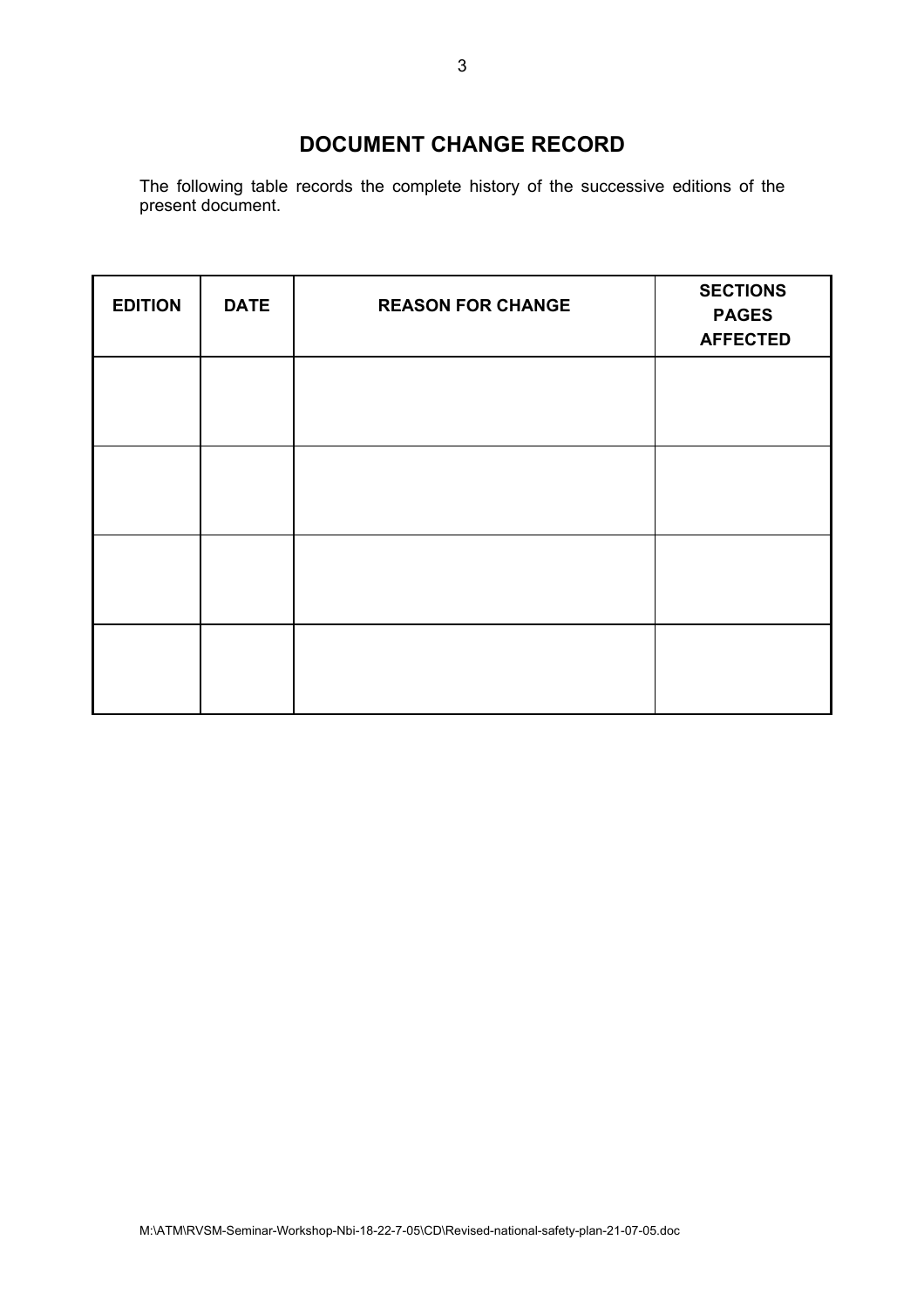## **TABLE OF CONTENTS**

| 8 RVSM OPERATIONAL SAFETY MONITORING AND REVIEW24 |  |
|---------------------------------------------------|--|
|                                                   |  |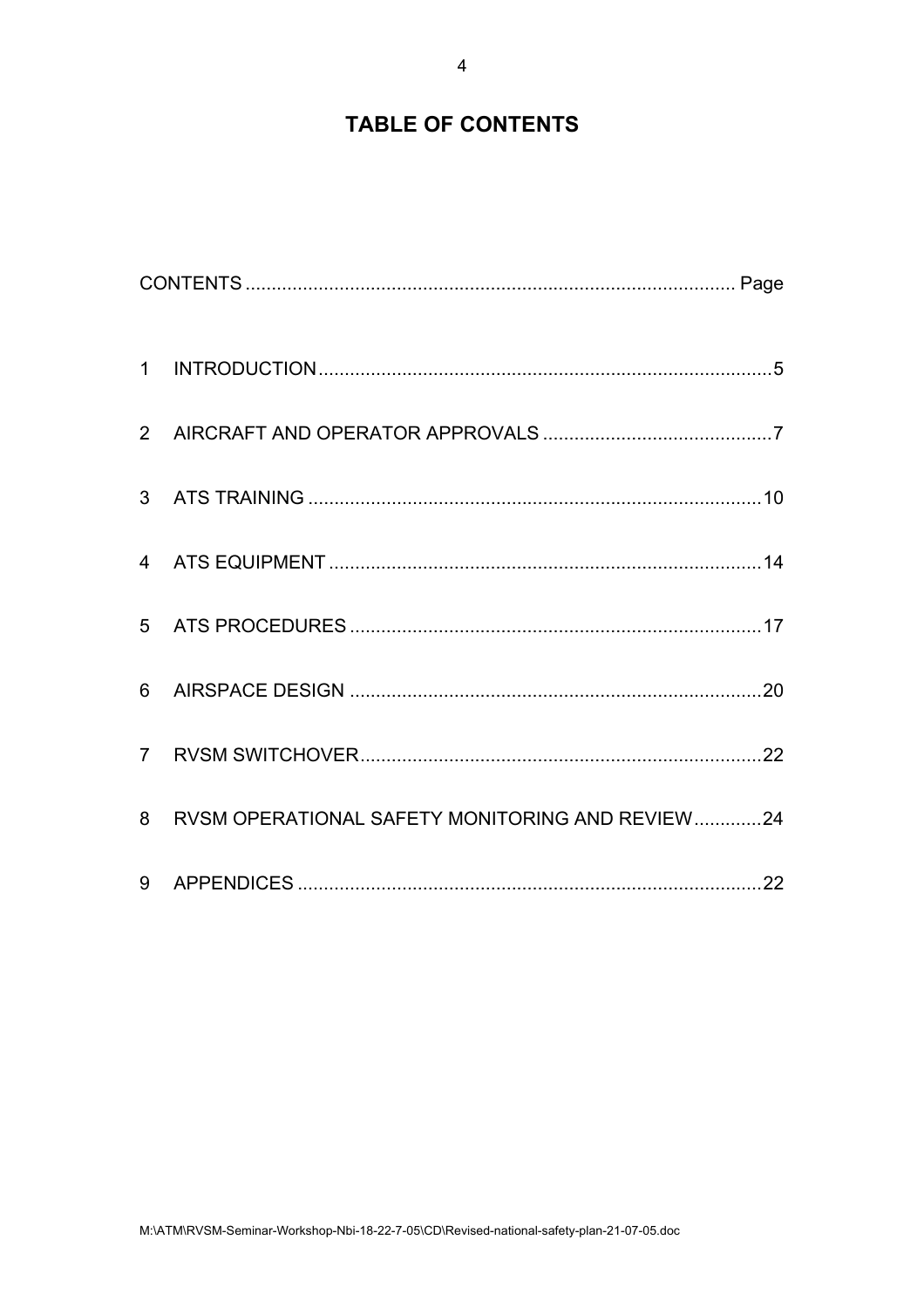## <span id="page-6-0"></span>**1 INTRODUCTION**

## **1.1 Safety Plan Objective**

The objective of this Safety Plan for [*Name of State*] is to set out those National activities that are required to support the RVSM Safety Case. The plan also addresses safety requirements identified by the State's Regulator [*Insert Name of regulatory authority*]. Each of the National activities required for the implementation of RVSM by [*Name of State*] is described in some detail. The descriptions address:

- The role of the activity in support of the safe implementation and operation of RVSM in [*Name of State*],
- The standards to be applied to the conduct of the activity,
- The additional supporting activities that will provide confidence that the identified National activities will lead to the successful implementation of RVSM within [*Name of State*]. These supporting activities include:
	- Those that help achieve quality,
	- Those that help manage identified risks.

The purpose in showing this level of information is to provide early assurance that *[Name of State]* takes its safety responsibilities seriously and has developed a plan to achieve the safe implementation of RVSM.

This safety plan has also been produced to help those within *[Name of State]* who have responsibility for the provision and regulation of the State's Air Traffic Service [*insert Name of ATS Provider*]. It helps them understand the safety aspects of the State's RVSM activities and shows how the National Program Manager is managing these aspects.

## **1.2 Approach**

This National safety plan is divided into sections that consider the National activities for RVSM as follows:

- Section 2: Aircraft and Operator Approvals for RVSM
- Section 3: ATS Training.
- Section 4: ATS Equipment,
- Section 5: ATS Procedures,
- Section 6: Airspace Design,
- Section 7: RVSM Switchover,
- Section 8: Operational Monitoring of RVSM.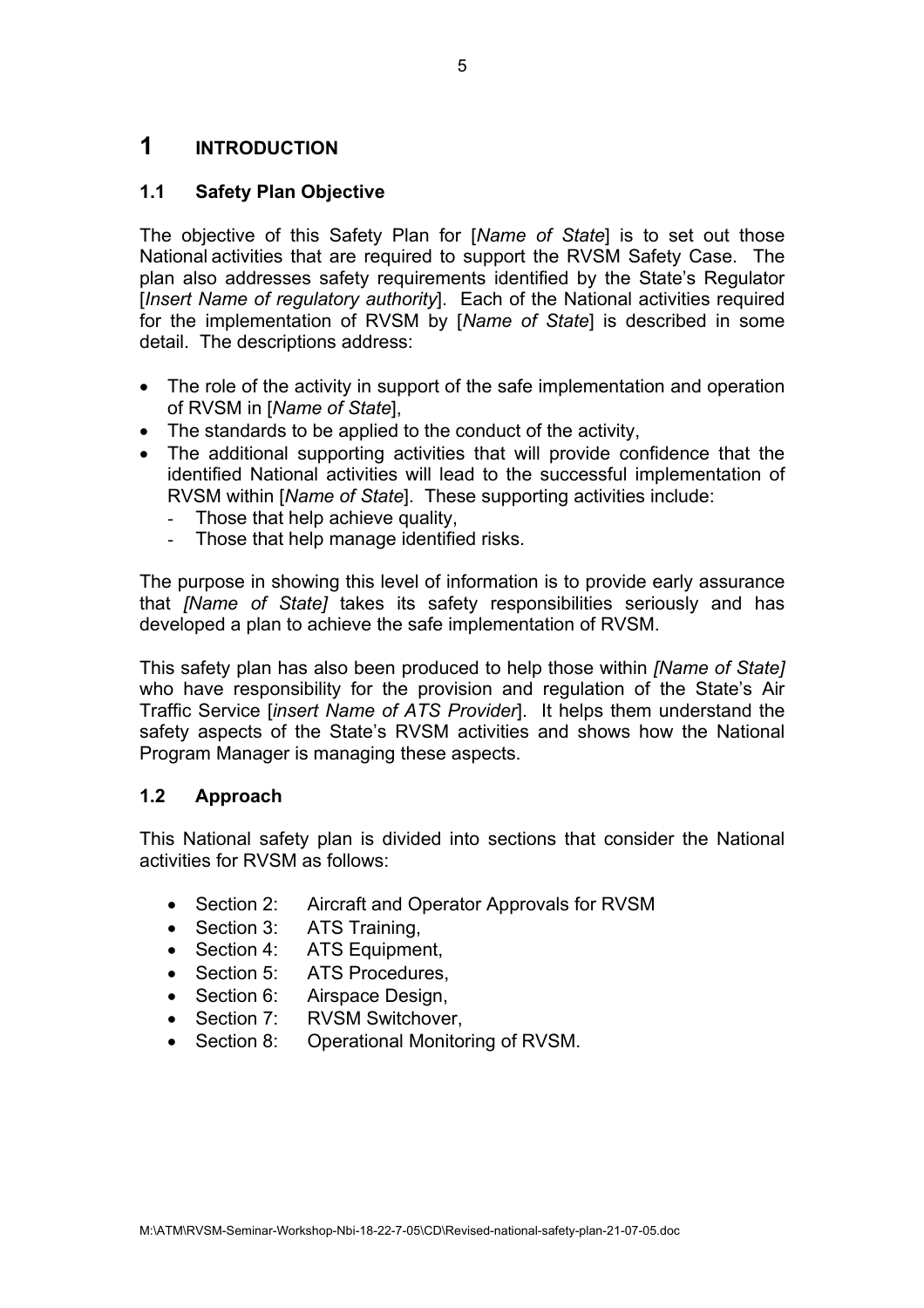Within each section the plan:

(a) Describes those activities that are necessary to provide an appropriate ATS following the implementation of RVSM in the AFI region;

(b) Identifies the appropriate responsible Authorities, together with a description as to how these Authorities discharge their responsibility;

(c) Describes the detailed activities and checks that underpin the achievement of quality of the activities described in item (a) above;

(d) Shows how the hazard and risk information that will be produced by AFI's RVSM Program will be addressed as appropriate by the State.

#### **1.3 Organisation**

The Organisation for the RVSM safety plan and associated activities is as follows**.**

(a) [*Insert Name*] has been appointed as the Safety Manager for RVSM and is responsible for the production of this plan;

(b) The National Program Manager [*insert Name*] has responsibility for the National RVSM program. He approves the safety plan and is responsible for obtaining the further approvals that are described below. In approving the plan the National Program Manager is confirming that in his view the plan is acceptable, and accurately describes the activities that are required to show that the stated safety requirements will be achieved;

(c) The Head of ATS Operations [*insert Name*] has overall responsibility for the ATS operations. In approving the plan the Head of Operations is confirming that from a safety perspective all necessary actions have been or will be undertaken by the ATS provider to ensure that RVSM can be safely implemented and operated within *[Name of State]*;

(d) The CAA/ATS provider company [*insert Name*] is the designated Authority and is responsible for the provision of an appropriate Air Traffic Service within the State. In approving the plan the DG is confirming that he is satisfied that responsibility for the safe implementation of RVSM has been properly delegated; that the staff delegated have been duly authorised to act on his behalf; and that they are competent to act on his behalf.

In addition to the above, specific approvals for individual activities are also required (see sections 2.4, 3.4 through to 8.4).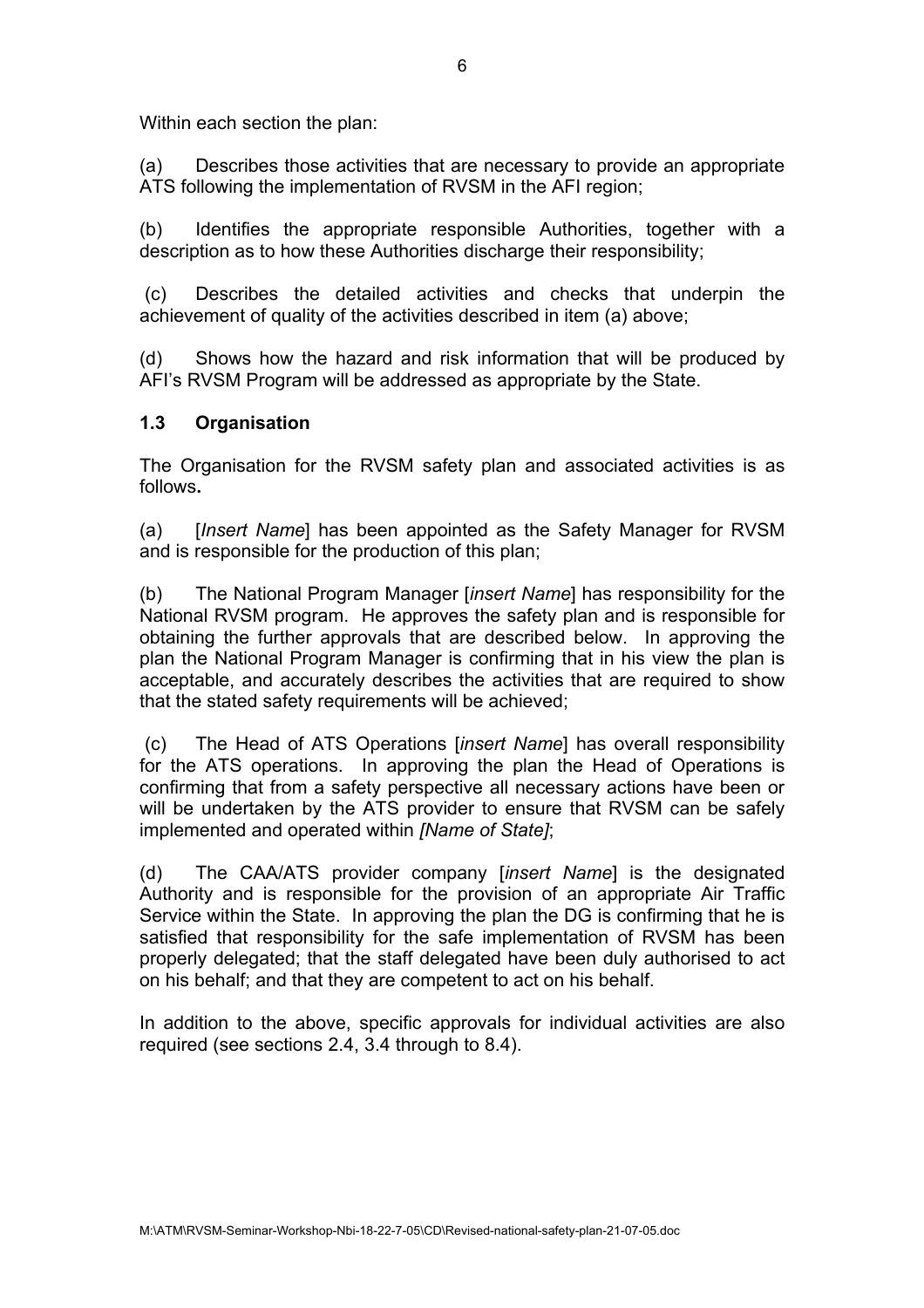<span id="page-8-0"></span>The above organisation applies during the pre-implementation phase of RVSM. There are activities (in particular safety monitoring activities) that take place post-implementation. The responsibility for post-implementation safety activities rests with responsible staff in the State and the ATS provider [*insert Names, otherwise state that the post-implementation safety organisation and responsibilities are not yet determined*].

## **2 AIRCRAFT AND OPERATOR APPROVALS**

## **2.1 Introduction**

This section deals with Aircraft/operator approval requirements for aircraft to operate within the AFI RVSM region and describes the approval program within the State.

## **2.2 Safety Requirement**

The safety requirement is to show that all Operators based in *[Name of State]* are aware of the RVSM implementation and have obtained RVSM approval for themselves and their aircraft as appropriate. Both the aircraft and the Operator require approval if they are to operate in RVSM airspace. It is the responsibility of the State's CAA to describe their regulatory activities that will lead to documentary proof of the State's CAA diligence with respect to these approvals.

## **2.3 Standards Applied**

*[Name of State]* will use TGL6 revision 1 to conduct the approval for civil aircraft and operators for RVSM operations.

## **2.4 Planned Aircraft/Operator Activities**

An approval program has been developed to support the implementation of RVSM. The details of the program are found in [*Name of State*] National RVSM Plan. The program subdivides into two main activities:

(a) Awareness Activities

Operators and State aircraft authorities have already been informed about RVSM approval and monitoring requirements through:

- AICs [*supply details of AICs issued and planned for issue*].
- RVSM Seminars/workshops [*Supply details of seminars/workshops already run and planned to be run*]
- A working group has been set up with the Operators and State aircraft Authorities to discuss RVSM implementation. [*supply details of working group*]
- (b) Approval Activities These are described in 2.5 below.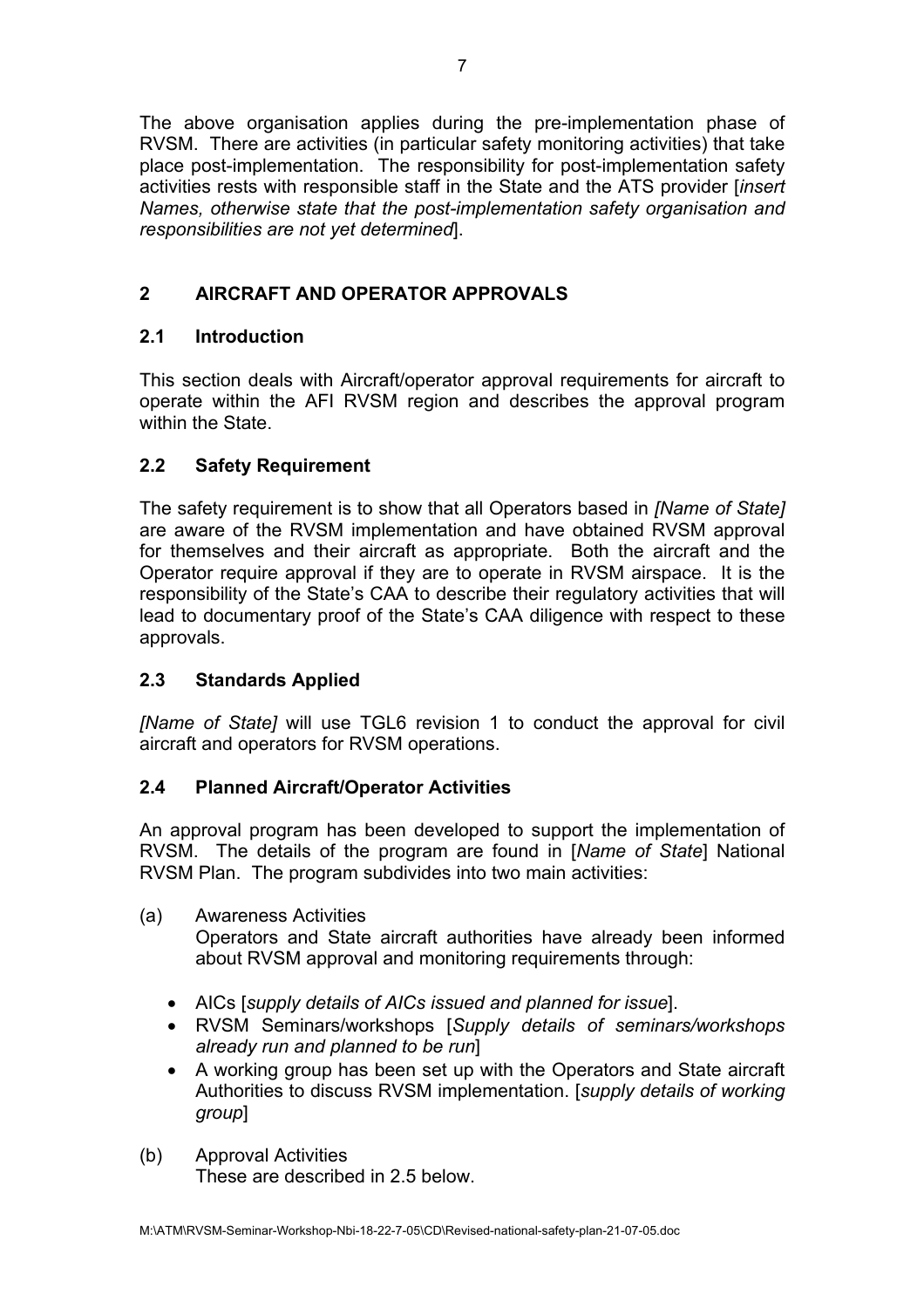## **2.5 Approval Activities**

There are two areas for which *[Name of State]* has an established approval/regulatory process:

(a) Operator Approval

Those Operators that are based in *[Name of State]*, and wish to operate within the AFI RVSM Airspace, will apply to the State CAA to obtain operational approval (in line with TGL 6). The responsible officer for giving such approvals is [*insert title and name of current jobholder*]. His approval is based on [*insert approval criteria – this should be based on establishing compliance with the relevant aspects of TGL 6*].

(b) Aircraft Certification and Approval

Operators (or owners) of aircraft registered within *[Name of State]* will apply to the State CAA for certification and approval (in line with TGL 6). The responsible officer for giving such approvals is [*insert title and name of current jobholder*]. His approval is based on [*insert approval criteria – this should be based on establishing compliance with the relevant aspects of TGL 6*].

In addition military Authorities have elected to submit identified military transport aircraft for RVSM certification and approval. The responsibility for this rests with *[Name of State]* Ministry of Defence. It has elected to implement the principles embodied in TGL 6 Issue 1. The responsible officer for giving such approvals is [*insert title and name of current jobholder*]. His approval is based on [*insert approval criteria*].

As of [date], [number] civil aircraft and [number] operators have been approved for RVSM operations . This leaves an anticipated [number] aircraft and [number] operators that will require RVSM approval. [State] anticipates that these approvals will be in place by [date]. In addition, as of [date], State Authorities have approved [number] State aircraft for RVSM operations. This leaves an anticipated [number] aircraft that will require RVSM approval. [State] anticipates that these approvals will be in place by [date].

## **2.6 Quality Assurance of Activities**

It is important to ensure that the approval activities are effective and lead to RVSM approved aircraft that are capable of meeting the more stringent height keeping requirements within the AFI RVSM airspace and air crew that are familiar with RVSM rules and procedures. There are several elements that provide confidence in this capability.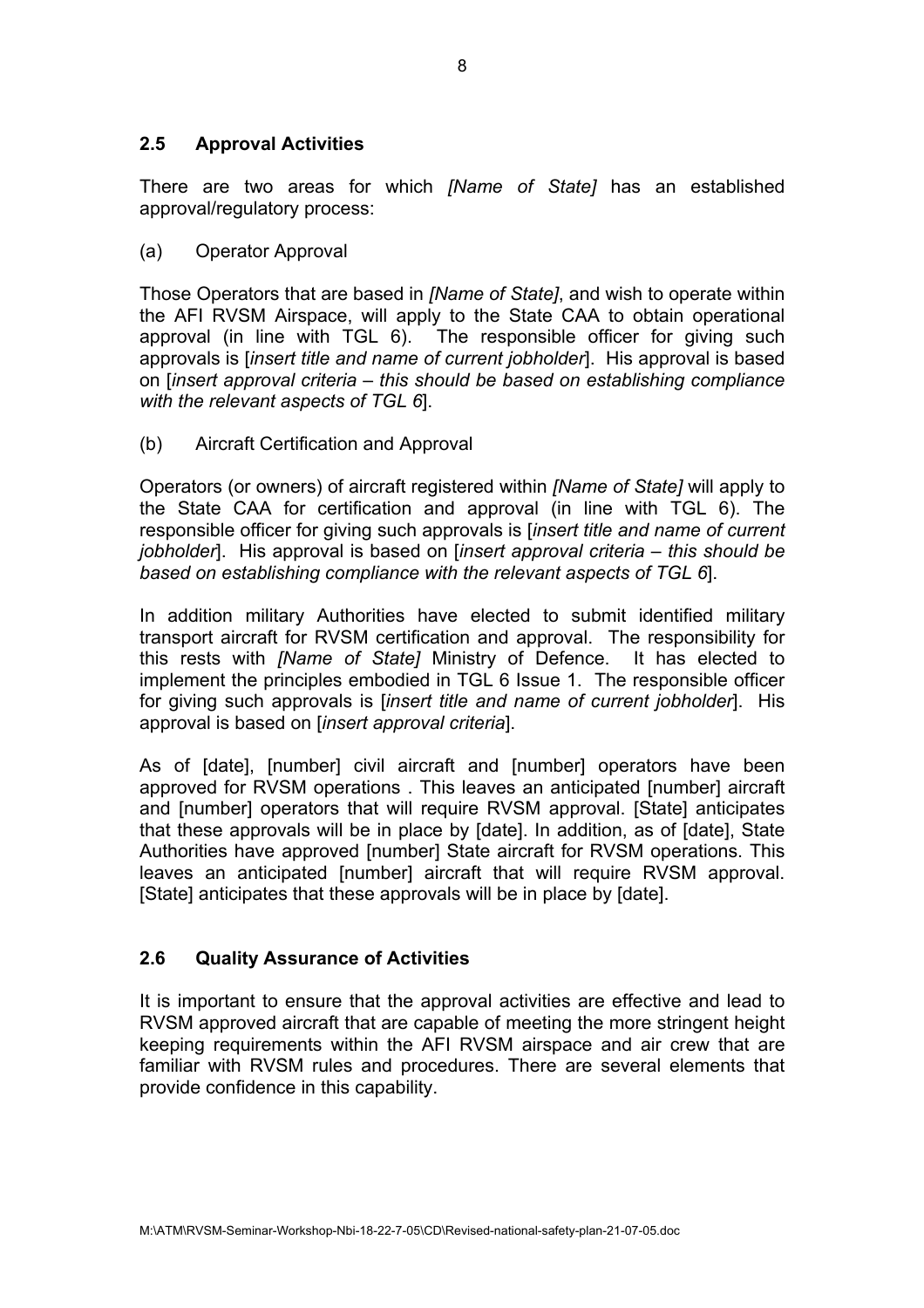2.6.1 Aircraft Technical Height Keeping Performance Monitoring

The ARMA has established a Height Monitoring Infrastructure that will provide ongoing monitoring of a substantial proportion of the aircraft fleet operating within the AFI RVSM region.

Aircraft that are not within the specified standards will be reported to the appropriate State Authorities that approved the aircraft for RVSM operations. The Operator of the non-compliant aircraft will also be contacted. [*Insert Name of State Authority*] will follow up all such reports with the Operators concerned. This review will take place within the normal framework of aircraft certification and operator licensing.

## 2.6.2 Operational Error Monitoring

The AFI Regional Monitoring Agency (ARMA) has an established and ongoing program of operational error data collection and assessment. Information is obtained from ACCs and States on operational altitude deviations of 300 ft or greater. ARMA will use the data as part of the RVSM Safety Case. At present mechanisms have not been developed to inform the appropriate States of clusters of events associated with a specific operator or region of airspace. These will be established prior to the implementation of RVSM.

In addition to the above, [*insert Name of State Authority*] monitors and reviews aircraft airworthiness and Operator Licenses both on a regular basis and in response to identified concerns or trends.

## **2.7 Aircraft and Operator Risk Management**

[State] has reviewed the AFI RVSM hazard log of the AFI RVSM Functional Hazard Assessment [provide reference] and has made the adaptation provided in Appendix XX.

[State] has reviewed the FHA-proposed mitigation strategy related to the aircraft and operator element of its RVSM System, as follows:

| <b>Mitigation</b> | <b>Actions / Activities</b> | <b>Hazard ID</b> |
|-------------------|-----------------------------|------------------|
|                   |                             |                  |
|                   |                             |                  |

All of these mitigations will be in place by [date].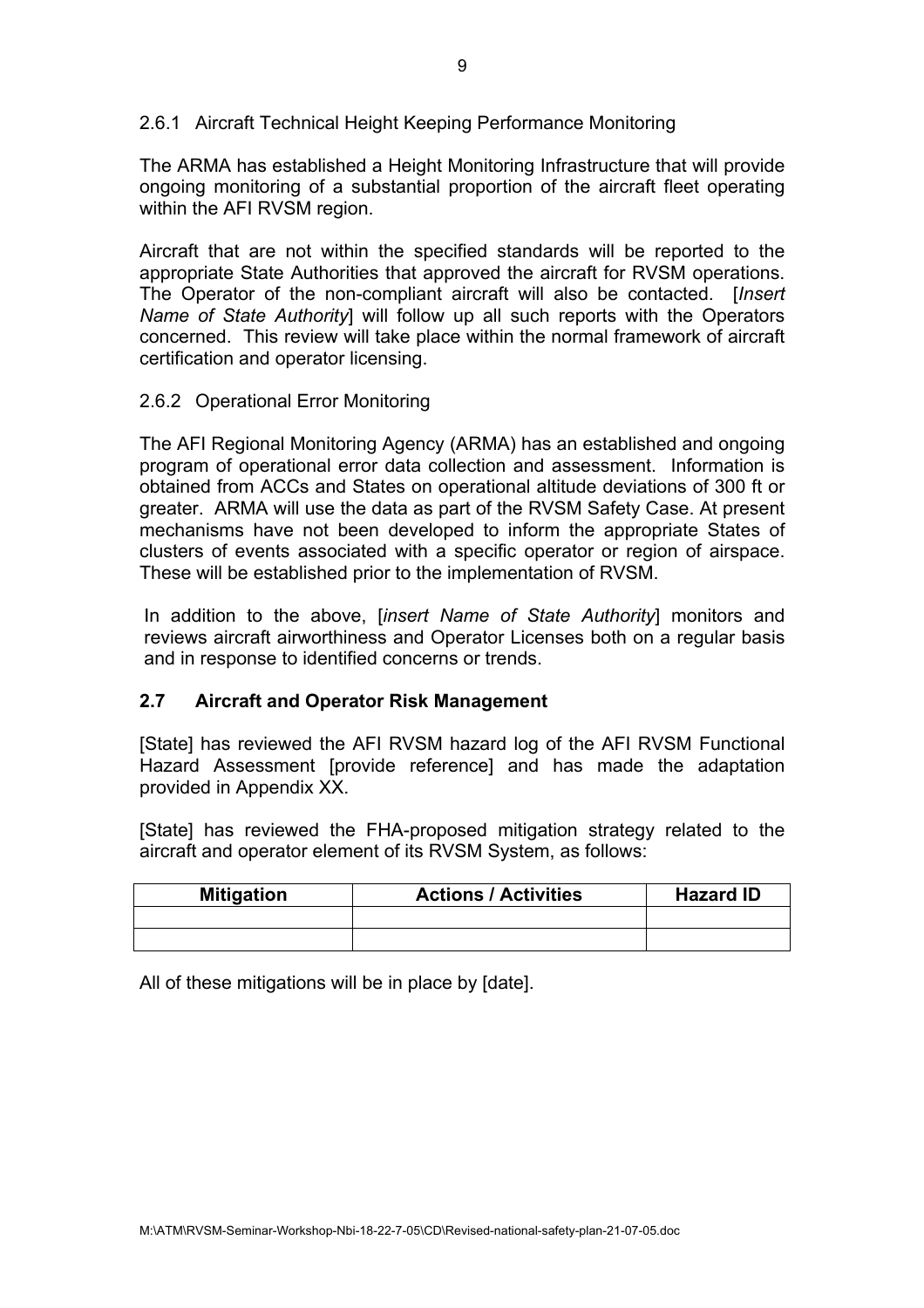## <span id="page-11-0"></span>**3 ATS TRAINING**

## **3.1 Introduction**

This section focuses on [*Name of State*] ATS training activities that are needed to ensure that operational staff is familiar with RVSM procedures. Additionally further details are provided to show how this training program supports and underpins the safe implementation of RVSM.

## **3.2 Safety Requirement**

The safety requirement associated with the ATS training is to show that all relevant staff have been appropriately trained in RVSM procedures and are competent to operate within an RVSM environment.

## **3.3 Standards Applied**

The AFI RVSM training guidance material, approved by the AFI RVSM Task Force for application within the AFI Region, is used for the development of *[Name of State]*'s training material.

## **3.4 Planned ATS Training Activities**

An ATS training program has been developed to support the implementation of RVSM. The details of the program are found in [*insert reference to appropriate documents*]. The detailed program subdivides into four main activities and shows that it is the intent to train all controllers licensed in RVSM airspace sectors prior to RVSM Implementation on 19 January 2006.

3.4.1 Training Roles and Responsibilities

Staff has been identified to lead, prepare and deliver RVSM training to ACC Staff. [Include *Names, staff positions and RVSM training roles*].

## 3.4.2 Training Material

The AFI RVSM training guidance material supplied by ARPO will be used as the basis for the State training material. This will be supplemented by locally developed material. All the designated instructors will become familiar with the material.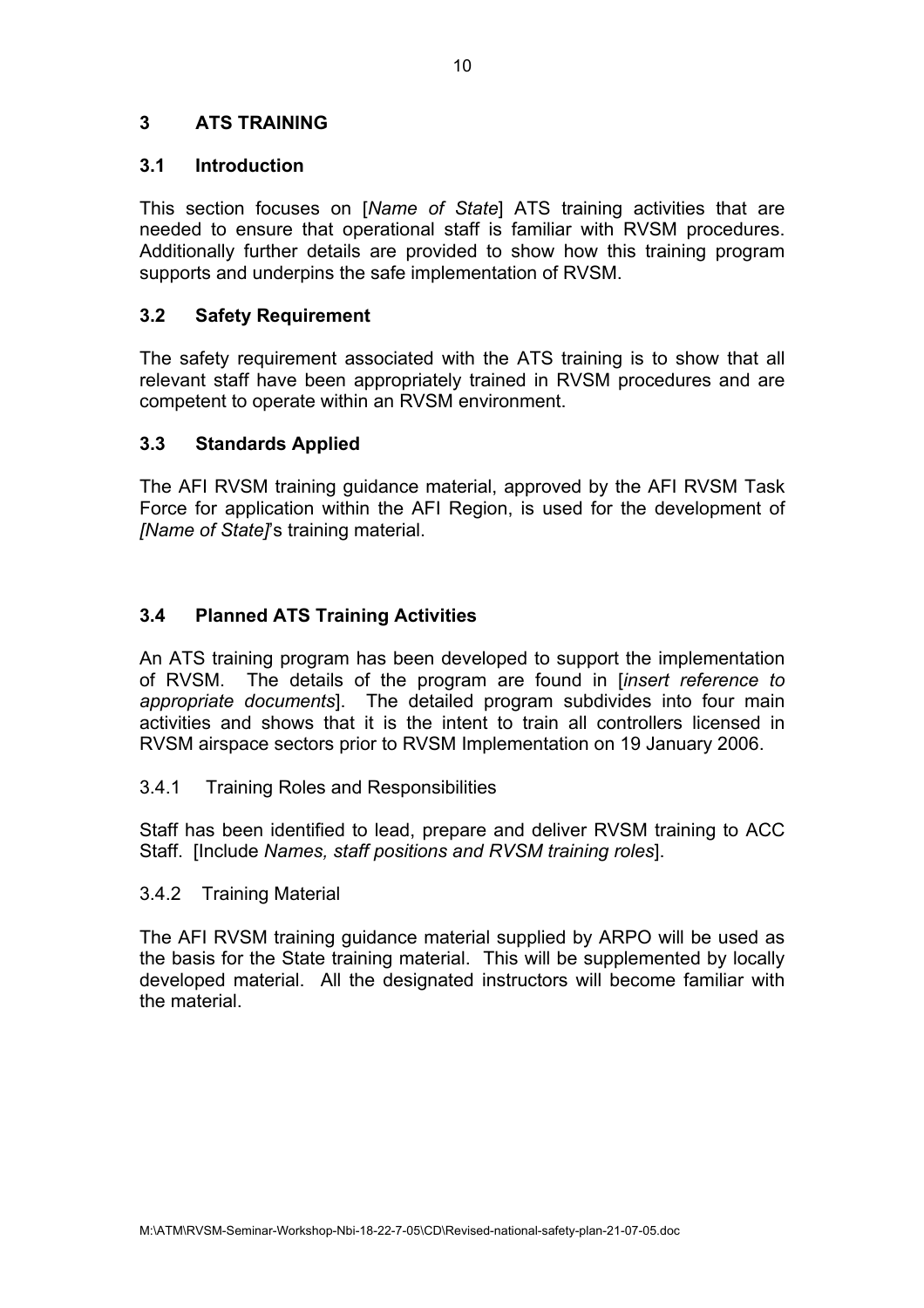## 3.4.3 Training Program

A program of courses will be established at each ACC [*Names of the ACCs and summary of each training program to be included*]. The program will be developed in close co-operation with managers at each ACC. All controllers who will have operational responsibility in the AFI RVSM region (ie above FL 290) will receive this training. Other controllers and staff within the Air Traffic Provider will as a minimum be familiarise with RVSM operations and how it affects them in their duties. As far as is practical all controllers at an ACC will receive the full RVSM training.

As of [date], the following ATS training sessions have been run:

| Date | <b>Training module</b> | ACC | <b>Number of staff attending</b> |
|------|------------------------|-----|----------------------------------|
|      |                        |     |                                  |
|      |                        |     |                                  |

The following ATS training sessions are planned:

| <b>Date</b> | Training module | ACC | Number of staff attending |
|-------------|-----------------|-----|---------------------------|
|             |                 |     |                           |
|             |                 |     |                           |

## 3.4.4 ACC Training Program

Courses will be run at each ACC as required. Follow-up and refresher training will be provided as needed.

## **3.5 RVSM Training Program Approval**

There are two aspects of these training activities for which *[Name of State]* has established an approval process. These two aspects are:

## 3.5.1 Training Material Approval

All ATS training material is subject to strict control and changes must be approved prior to first use. The RVSM training material is subject to this process. The responsible officer for the approval of the training material is [*insert title and name of current jobholder*]*.* His approval is based on [*insert approval criteria*]*.* 

The training material will be approved for use by the above named responsible officer by [date]. Evidence for this approval will be found in [provide reference to the document that gives this approval].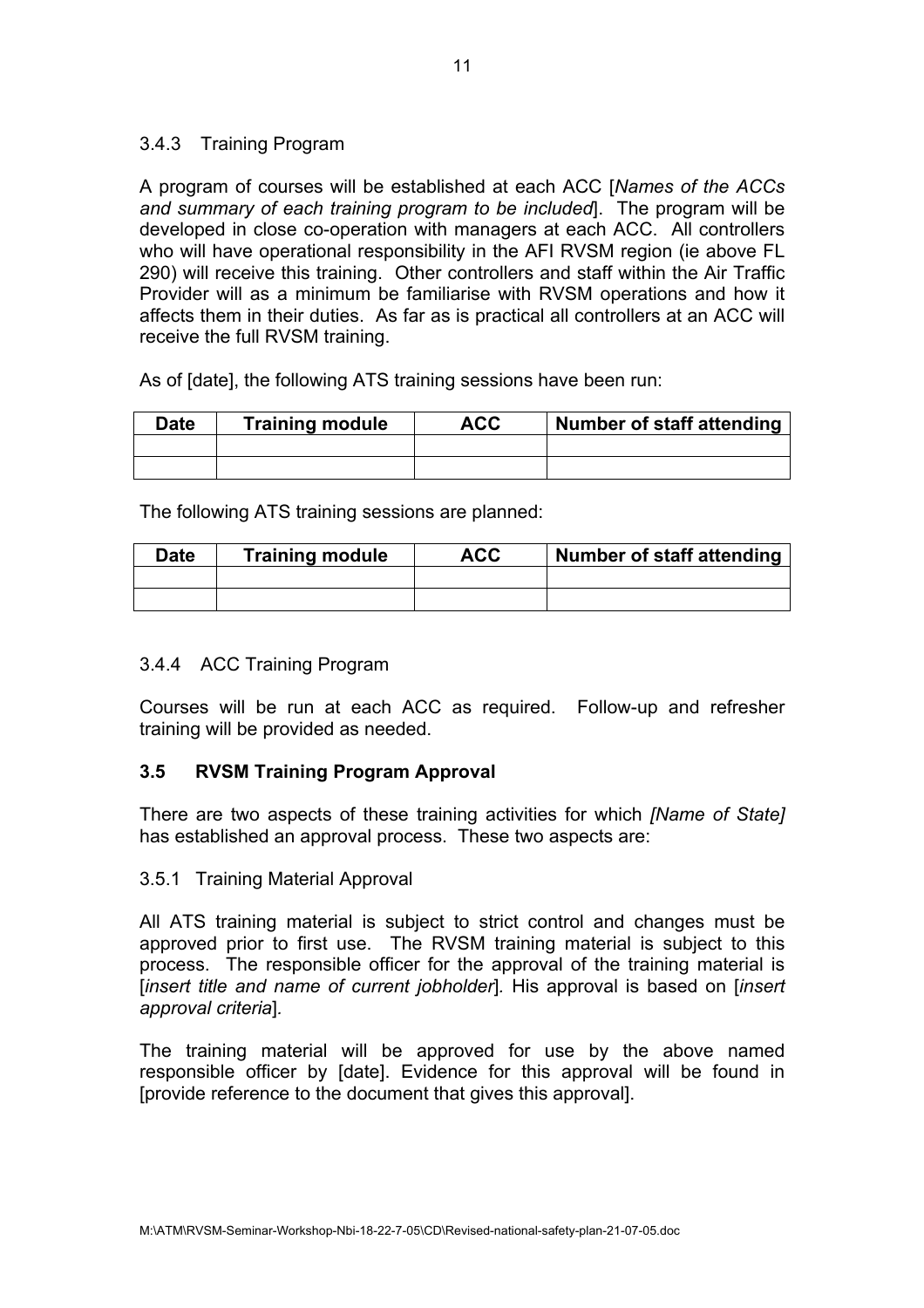## 3.5.2 Controller Competence in RVSM Operations

The change to RVSM does not require changes to the controller's ATC license (or certificate of competence). However the ATS provider does accept the responsibility to ensure that controllers are capable of RVSM operations. To discharge this responsibility the manager of that ACC approves the RVSM training program for each ACC. Approval of the program represents a commitment from each ACC to ensure that all appropriate staff receives RVSM training and that this training makes full use of the approved training material.

## **3.6 RVSM Training Quality Assurance**

It is important to ensure that the ATS training in RVSM operations is effective and understood by controllers. There are several elements that provide confidence in this effectiveness.

## 3.6.1 Use of the AFI RVSM training guidance material

The AFI material has been developed by the AFI RVSM Task Force and has been subject to extensive review within the RVSM Program. This material forms the core of the training material developed for the State RVSM training program.

#### 3.6.2 ATC Instructors

The responsibility for the delivery of the training programme rests with [*insert Name(s) and roles*]. They are experienced training instructors and are licensed as On-the-Job Training (OJT) Instructors. [*Further evidence of their experience may be usefully provided here*]*.* They are familiar with RVSM procedures. [*Insert Name(s)*] has attended the AFI Training Course on the RVSM Training material [*insert dates*]. They in turn will ensure that all the other designated instructors become familiar with, and understand, the material.

#### 3.6.3 Training Material Review

Operational and management staff at each ACC will review the material prior to first use. The review comments will be documented and the material will be amended as appropriate.

## Or

Operational and management staff at each ACC have reviewed the training material. Their review comments and response to those comments are documented in [provide reference].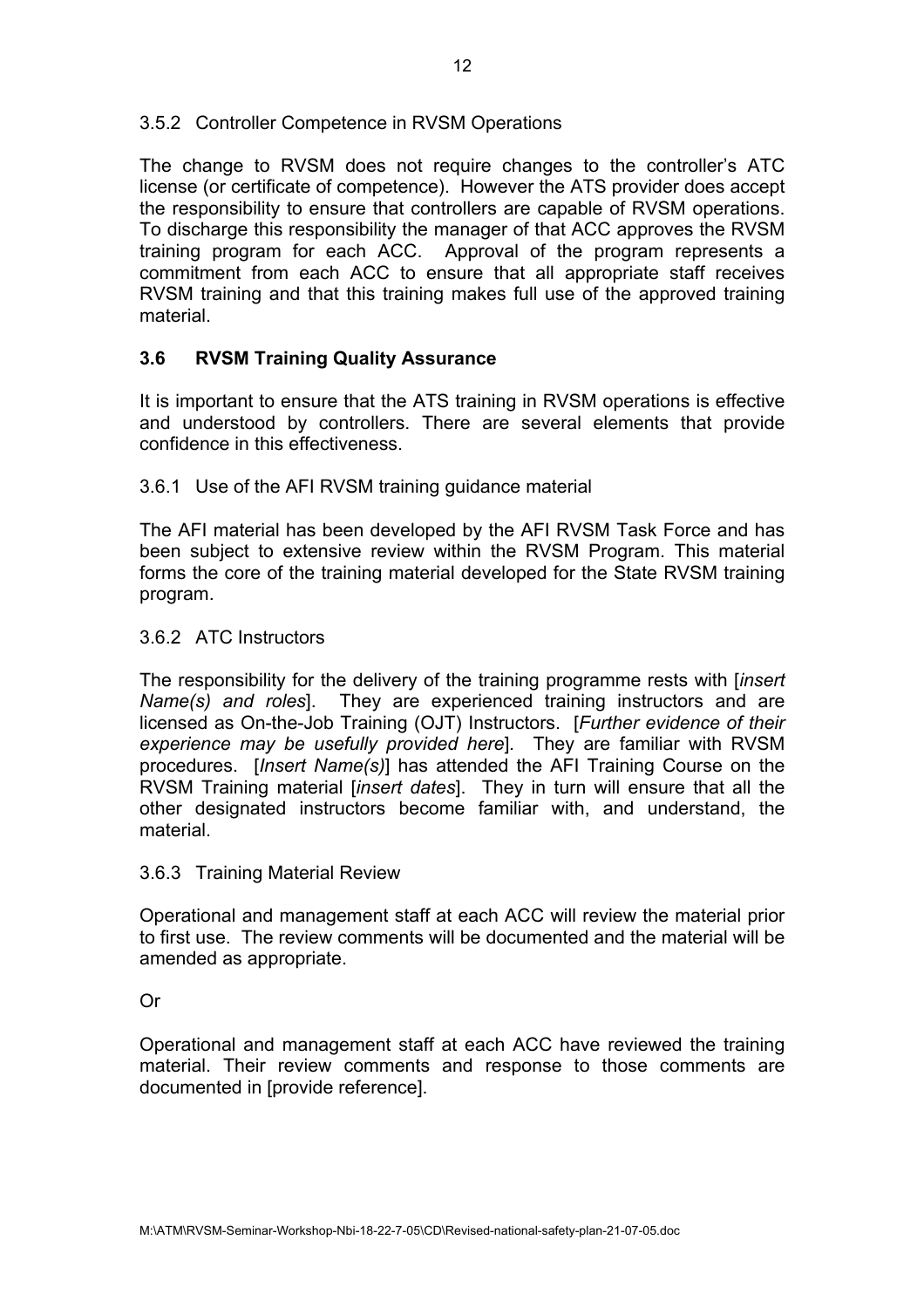#### 3.6.4 Timely Training Program

The ATS provider recognizes its responsibility for the competence of controllers in operating within the AFI RVSM region. It will therefore ensure that:

- The training program allows controllers sufficient time from their operational duties to attend one of the courses,
- That accurate course attendance records are kept (including time spent on training simulators), and
- Controllers are encouraged to seek clarification, and further training if necessary, on those aspects they did not fully understand.

#### 3.6.5 Interactive Training Program

Specific interaction will be encouraged through a course feedback questionnaire. The questionnaire will seek attendee views on the quality and ease of understanding of the course. This will be fed back to the instructors and course developers and used to further refine the course. Secondly the material will be presented in an interactive manner and interaction with attendees will be encouraged. Areas of difficulty in assimilating/understanding the material will be sought from attendees and will be addressed on an individual or group basis through further explanation and training if necessary.

#### Or

A course feedback form has been given to all those that have attended the course offered to date. Thus far the comments made have been mainly positive and have not resulted in any changes to the course material.

## 3.6.6 Refresher Training

RVSM training may, through operational and staffing constraints, be provided to a controller more than 6 months in advance of RVSM. In such circumstances in the weeks prior to implementation, refresher training will be provided, so that what was learnt on the course is refreshed in the mind. [Provide d*etails of the provisions at each ACC for such refresher and followup training*].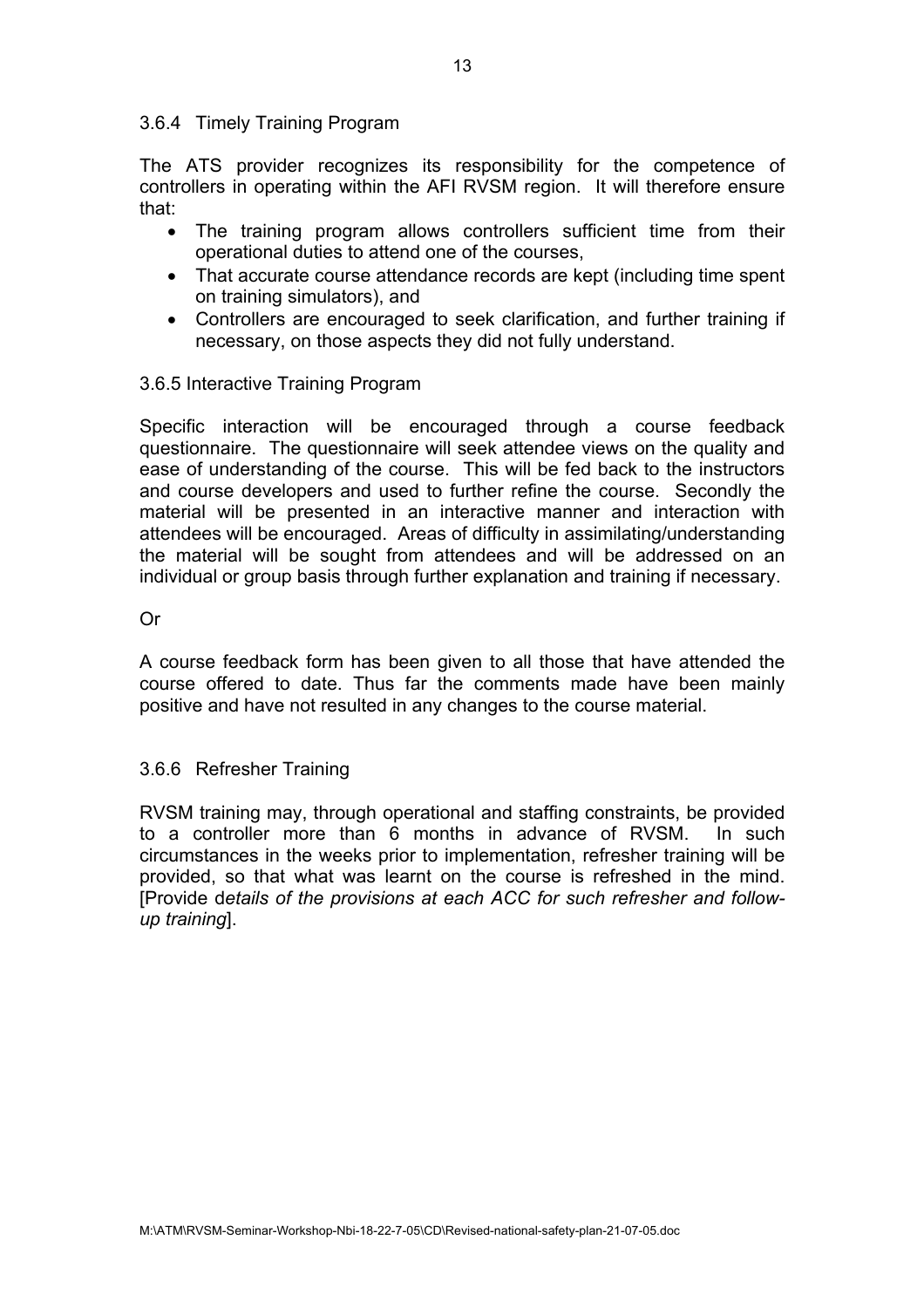## <span id="page-15-0"></span>**3.7 ATS Training Risk Management**

[State] has reviewed the AFI RVSM hazard log of the AFI RVSM Functional Hazard Assessment [provide reference] and has made the adaptation provided in Appendix XX.

[State] has reviewed the FHA-proposed mitigation strategy related to the ATS Training element of its RVSM System, as follows:

| <b>Mitigation</b> | <b>Actions / Activities</b> | <b>Hazard ID</b> |
|-------------------|-----------------------------|------------------|
|                   |                             |                  |
|                   |                             |                  |

All of these mitigations will be in place by [date].

## **4 ATS EQUIPMENT**

## **4.1 Introduction**

This section addresses those to ATS equipment required for RVSM Operations and describes the program of activities that has been established to make the required changes to ATS equipment. Additionally further details are provided to show that these equipment will be completed successfully and will underpin the safe implementation of RVSM.

## **4.2 Safety Requirement**

The safety requirement is to show that the the ATS equipment have been made successfully and approved for operational use.

## **4.3 Standards Applied**

ICAO Technical Document 7030/4 (*Include as Appendix E*) provides the standards for procedures. ARPO has developed an AFI ATC manual that is consistent with ICAO Document 7030/4 and provides further information. This latter document provides the basis for the changes to ATS equipment that are required for the AFI RVSM Region.

## **4.4 Planned ATS Equipment Changes**

[*Name of State*] has developed a program for changes to ATS equipment to support the implementation of RVSM. The details of the program are found in [*insert reference to the National RVSM Plan*]. This detailed program shows that it is the intent to complete the ATS equipment changes well before the implementation of RVSM on 19 January 2006. [*Dates to be inserted and tight timescales requires each the State to summarize the contingency plans that have been developed to mitigate the risk of slippage in the dates*].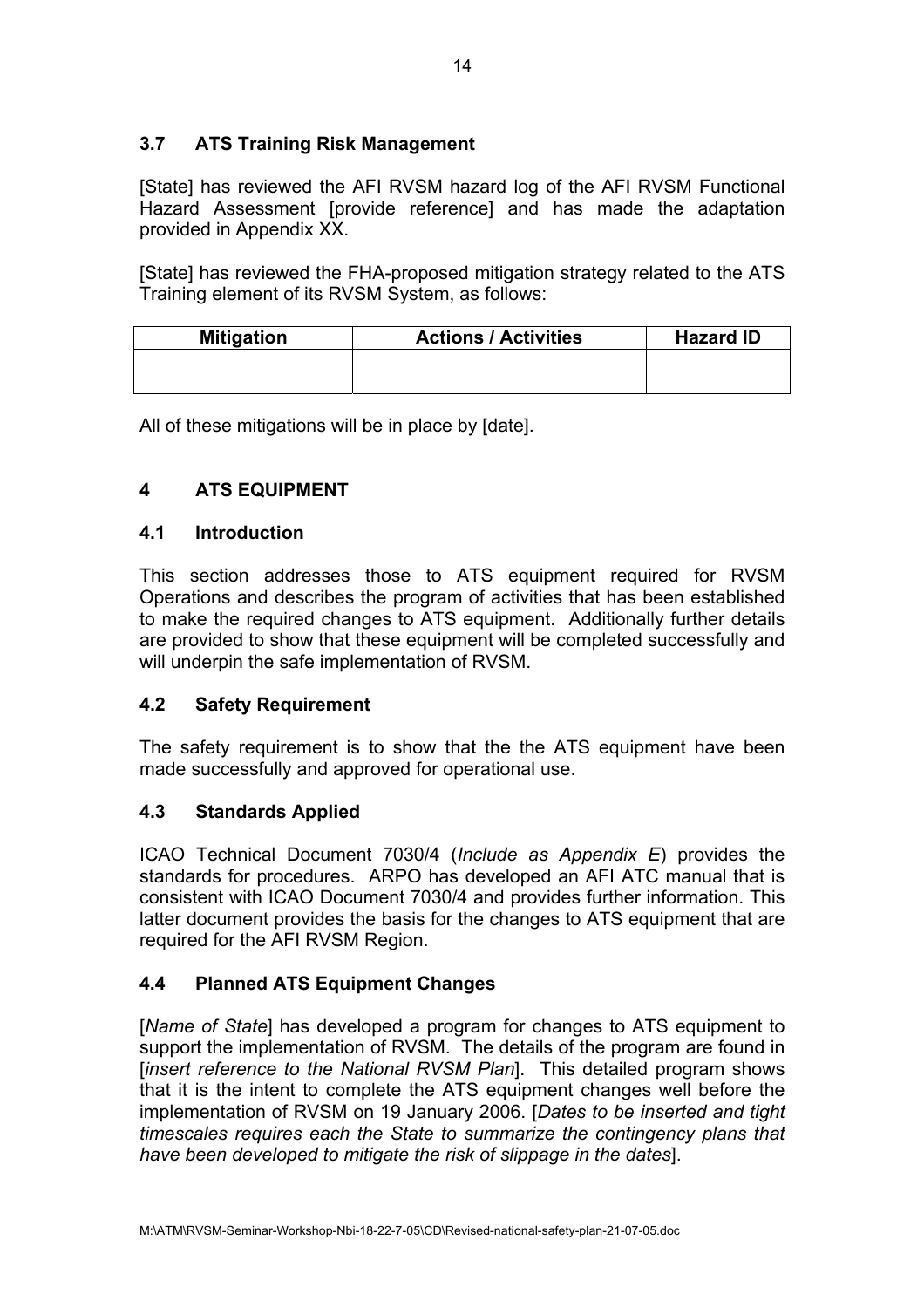In [*Name of State*] changes are required to the Flight Data Processing (FDP), Radar Data Processing (RDP), Display, flightstrip, Short Term Conflict Alert (STCA), Medium Term Conflict Detection (MTCD) and On-Line Data Interchange (OLDI) systems. Software Modifications are required to all these systems to ensure that they are compatible with the ATC Manual for RVSM.

The State ATS Provider [*insert Name of ATS Provider*] is in contract with an external supplier who will make the necessary changes to the above systems. The contractor will make the changes to the systems, and test them. Following on from the successful conclusion of these tests, the ATS provider will accept the changed software and apply to the [*State CAA*] for approval to operate with the changed software.

## **4.5 Approval of Activities**

There are two aspects of these ATS equipment changes for which *[Name of State]* has established an approval process.

4.5.1 Modified ATS Equipment

With the exception of minor updates to software, all changes require approval from the [*State CAA*] prior to their installation at ACCs. The responsible officer is [*insert title and name – ATS engineering function*]. He will approve the changes to ATS equipment prior to installation. His approval is based on [*insert approval criteria*].

The ATS equipment will be approved by the above named responsible officer by [date]. Evidence of this approval will be found in [provide reference to the document that gives that approval*.* 

4.5.2 Modified ATS Equipment for Operational Use at ACCs.

The ATS equipment need to be installed satisfactorily at each ACC. The acceptance of the installed changes is required at each ACC by the [*State CAA*]*.* The responsible officer is [*insert title and name – ATS operational function*]. He will approve the equipment at each ACC prior to operational use. His approval is based on [*insert approval criteria or responsible officer's terms of reference, where available and appropriate*]*.* 

The to ATS equipment will be approved by the above named responsible officer by [date]. Evidence of this approval will be found in [provide reference to the document that gives that approval*.*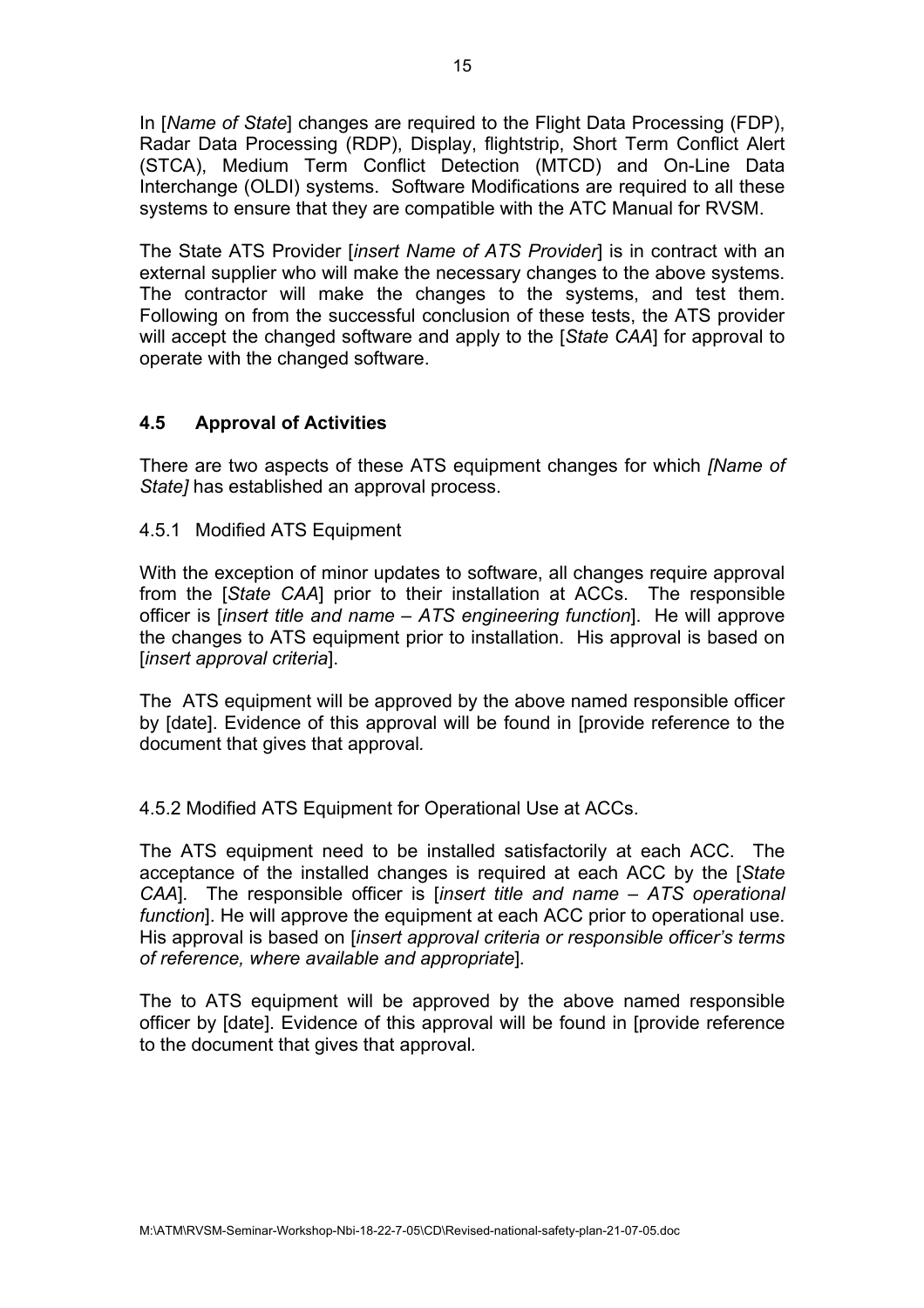## **4.6 Quality assurance of ATS Equipment Changes**

It is important to ensure that the changes are successful, in that they fully implement the agreed requirements; and are fully compatible with the systems and practises at each ACC. There are several elements that provide confidence in the successful change to the ATS equipment:

#### 4.6.1 Functional Requirements

Functional Requirements for the change have been established [*reference to be supplied by State*] and the delivered changes will be judged against these requirements. These functional requirements were an integral part of the specification agreed with the contractor.

#### 4.6.2 Software Development

Contractors have development processes for software modifications needed for RVSM operations. These are internal contractor procedures and have been established for some time [*supply ref to these procedures*]*.* 

#### 4.6.3 Developed Software

Developed software will go through a series of tests and user trials prior to acceptance. Each of the identified functional requirements will be formally tested against agreed acceptance criteria [*ref on acceptance criteria to be supplied here*]*.* 

#### 4.6.4 The Human Machine Interface

Controllers, as part of the RVSM training, will evaluate the Human-Machine Interface (HMI). Feedback will be sought from those attending courses on the usability and clarity of the HMI.

Or

HMI has been evaluated by controllers as part of the RVSM training. Feedback has been sought on all the courses run to date. Thus far no significant HMI issue has arisen.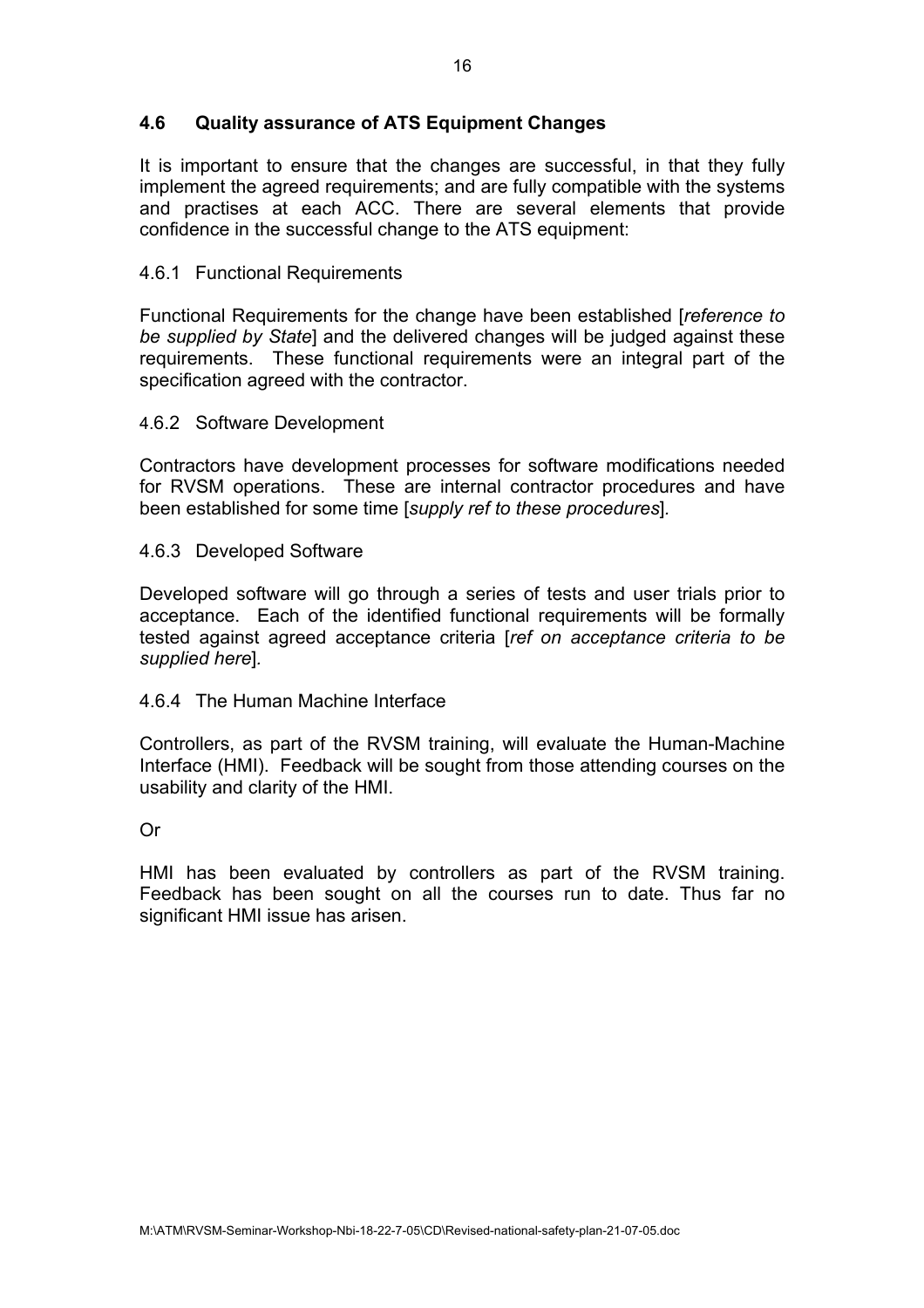## <span id="page-18-0"></span>**4.7 Risk Management of ATS Equipment Changes**

[State] has reviewed the AFI RVSM hazard log of the AFI RVSM Functional Hazard Assessment [provide reference] and has made the adaptation provided in appendix XX.

[State] has reviewed the FHA-proposed mitigation strategy related to the ATS Equipment element of its RVSM System, as follows:

| <b>Mitigation</b> | <b>Actions / Activities</b> | <b>Hazard ID</b> |
|-------------------|-----------------------------|------------------|
|                   |                             |                  |
|                   |                             |                  |

All of these mitigations will be in place by [date].

## **5 ATS PROCEDURES**

## **5.1 Introduction**

This section identifies changes required to ATS Procedures for implementation of RVSM in the AFI region and to implement new ATS procedures within each ACC. Additionally further details are provided to show how these activities underpin the safe implementation of RVSM.

## **5.2 Safety Requirement**

The safety requirement is to show that the changes to the ATS procedures have been approved for use. Assurance is required to show that the new procedures are appropriate; do not cause excessive controller and aircrew workloads; and have been co-ordinated with other organisations.

## **5.3 Standards Applied**

ICAO Document 7030/4 provides the standards. AFI has developed an ATC manual that is consistent with ICAO Document 7030/4 and provides further amplification of its implementation in the AFI region.

## **5.4 ATS RVSM Procedures**

A program of activities has been established to develop and co-ordinate the changes to the ATS procedures. The details of the program are found in [*Name of State*] National RVSM Plan. The program subdivides into the following main activities:

## 5.4.1 State Aircraft Authorities Co-ordination

State aircraft in [*Name of State*] have no restriction on operating between flight levels FL290 and FL410 and do not require special procedures or co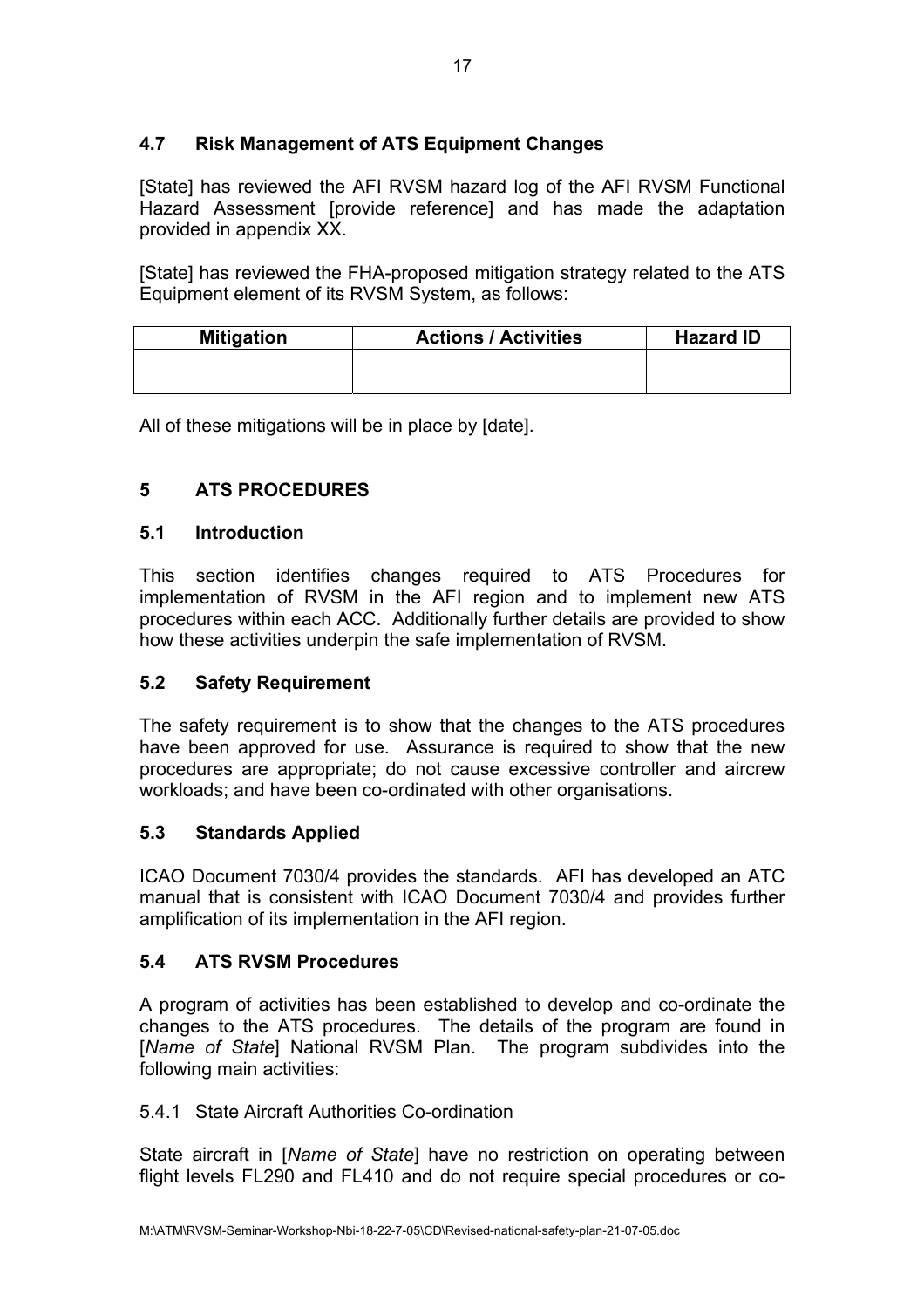ordination. State aircraft will operate within a policy of the flexible use of airspace and in co-operation with the Civil Authorities. The implementation of RVSM potentially imposes additional requirements on both State and Civil Authorities. A co-ordinating committee [*insert Name*] has been formed with these State-aircraft Authorities to ensure that satisfactory procedures are developed and that the high standards of co-operation and co-ordination continue following the Implementation of RVSM.

## 5.4.2 Adjacent ACC Co-ordination

The changes to procedures required for RVSM at an ACC will need to be coordinated with adjacent ACCs. New (or amended) letters of agreement/procedures (LoA/Ps) are required. The Head of the ATS Provider is responsible for making the necessary agreements.

## 5.4.3 ATSU Operations Manual Changes

Each ACC will need to change its ATSU Operations Manual to include the changes as a result of RVSM. This is the responsibility of ACC management. The changes will include these appropriate changes due to the new LoAs, and any new agreements with the State Authorities concerning the use of RVSM airspace by State aircraft.

National Program activities recognise the links between the changes to airspace, which must precede the changes to procedures, and the development of RVSM ATC training which can only be fully completed when the new procedures are available.

## **5.5 Approval of ATS Procedures Changes**

There are two aspects of these changes to procedure activities for which *[Name of State]* has established an approval process.

## 5.5.1 ATSU Operations Manual Approval

Any change to an ACC Operations Manual is subject to strict control. All changes must be approved prior to use. The responsible officer is [*insert title and name of current jobholder*]*.* He will approve the changes to the manual for use. His approval is based on [*insert approval criteria*]*.* 

## 5.5.2 Acceptance of ACC Amended Agreements (LoA/Ps)

Changes to LoA/Ps are approved (signed) by ACC managers of both centers. For ACCs within [*Name of State*] approval is based on [*insert approval criteria*].

In addition within [*Name of State*] it is policy for to require additional, more senior signatures where the Adjacent or subjacent ACC is in another State. In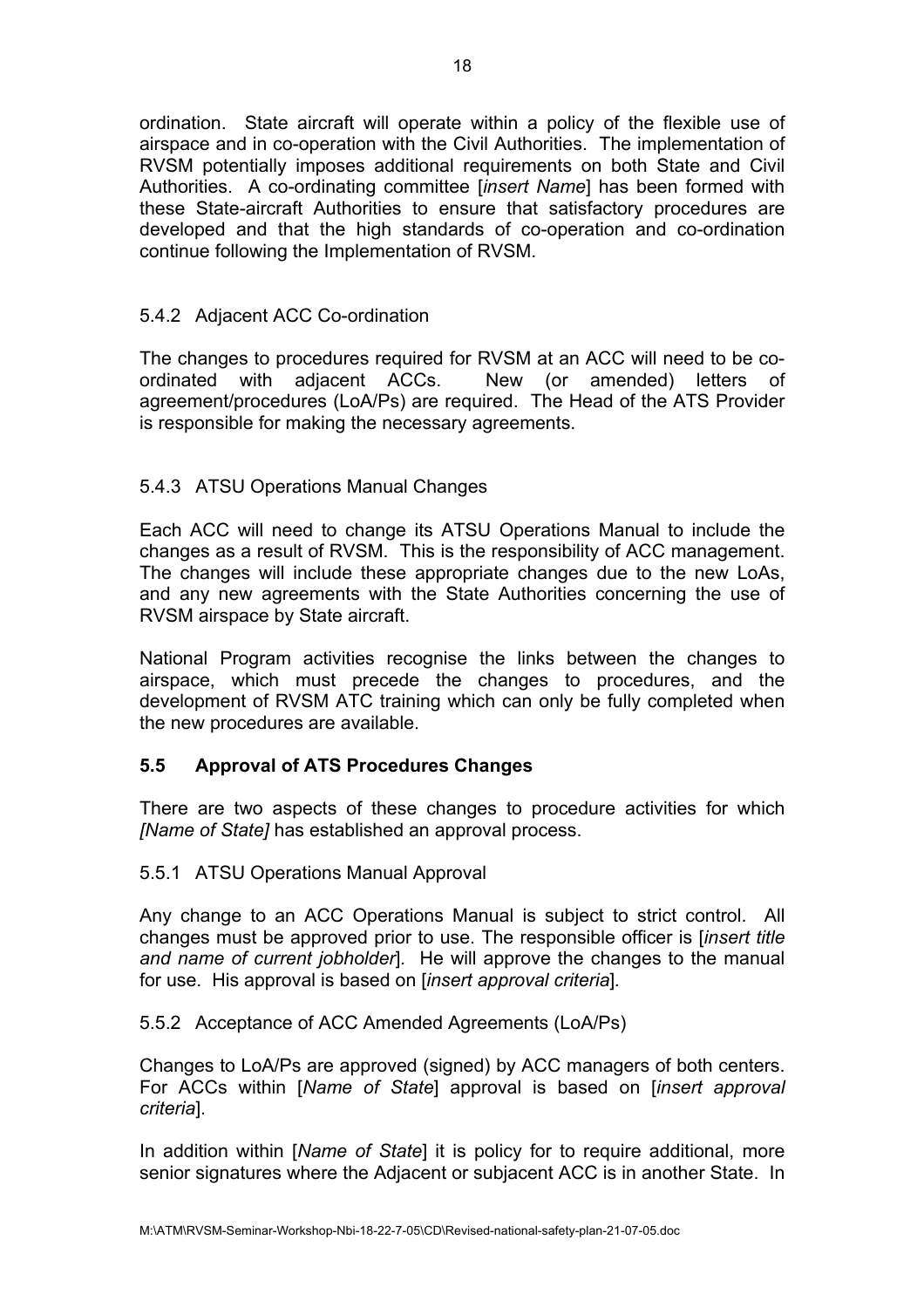[*Name of State*] the [*insert title and name of the officer responsible for LoA/Ps signature*] of the CAA signs. His approval is based on [*insert approval criteria or responsible officer's terms of reference, where appropriate*].

## **5.6 ATS Procedures Changes Quality assurance**

It is important to ensure that the changes to ATS procedures are appropriate and have been conducted in a professional manner. There are several elements that provide confidence in this.

## 5.6.1 ICAO and AFI Material

ICAO Documents 7030/4, 9574 and the AFI ATC Manual for RVSM have been subject to extensive review and development and provide a definitive basis for these changes.

## 5.6.2 Operational Staff Review

Operational staff at each ATSU will review the ATSU Operations Manuals. The review comments will be documented and where appropriate the manual will be modified.

## Or

The changes to the Unit Operations Manual have been reviewed by [list names and staff positions]. Their review comments have been discussed and changes to the manual have been agreed as appropriate. These have been documented in [either reference a report, letter or memo giving comments and response to those comments, or reference the review meeting minutes that provide the agreed response to the comments made].

## 5.6.3 LoA/P Control Process

All LoA/Ps within *[Name of State]* are subject to extensive review. Within [*Name of State*] this includes the Airspace policy staff, and ACC operational staff.

## Or

The proposed LoA/P with [name of ACC] has been reviewed by [list names and staff positions]. Their review comments have been discussed and changes to the LoA/P have been agreed where appropriate. These have been documented in [provide reference].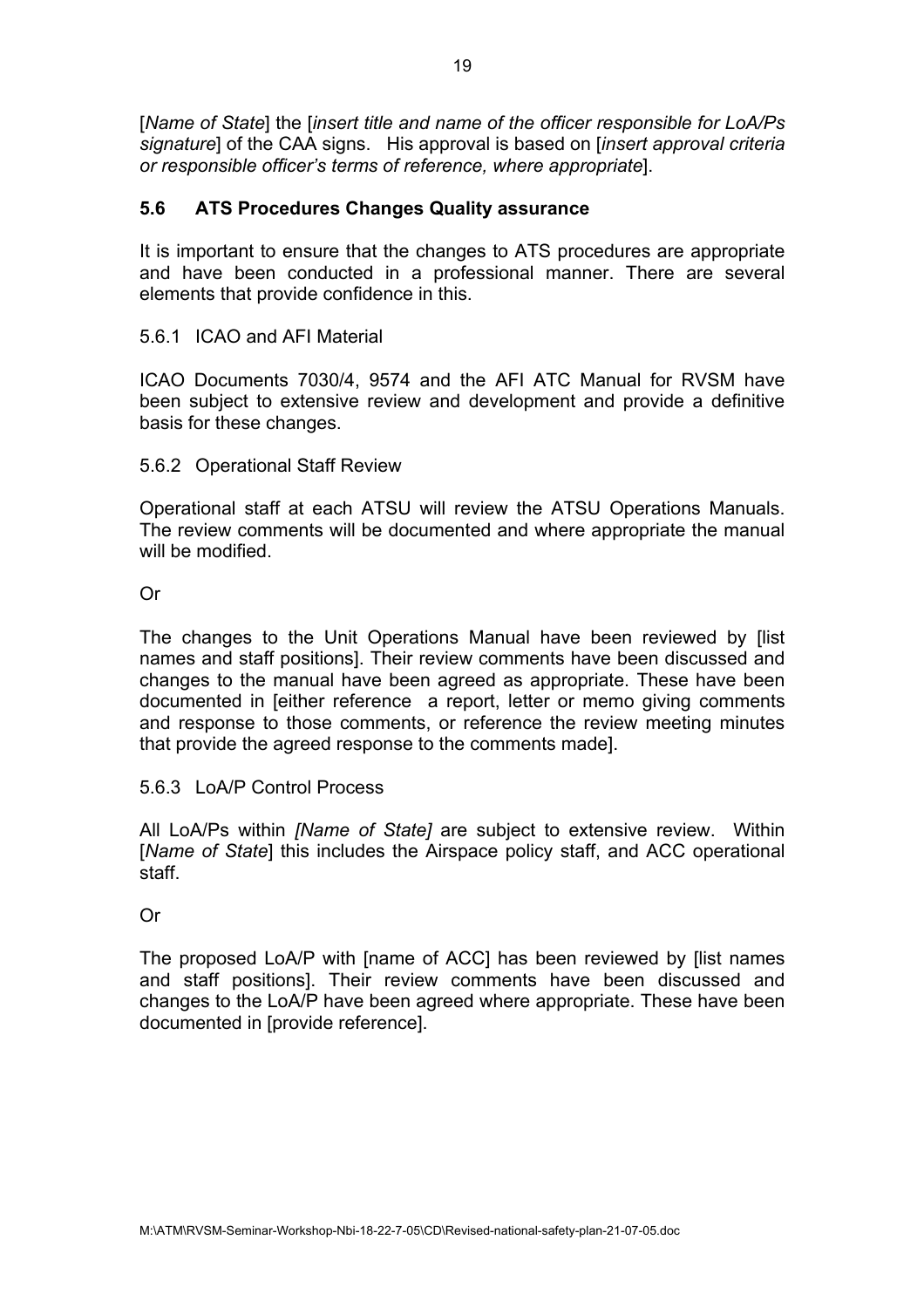<span id="page-21-0"></span>5.6.4 Procedure and Airspace Design Change Simulation

*[Name of State]* has a computer based simulation capability. The changes to airspace design and use of RVSM procedures will be subject to simulation. The simulation validates the use of the new RVSM procedures and changes to airspace policy. [Insert s*imulation dates, constraints and objectives*].

[or refer to desktop exercises run to explore throughout the likely effects of RVSM operations]

## **5.7 ATS Procedure Risk Management**

[State] has reviewed the AFI RVSM hazard log of the AFI RVSM Functional Hazard Assessment [provide reference] and has made the adaptation provided in appendix X.

[State] has reviewed the FHA-proposed mitigation strategy related to the ATS Procedures element of its RVSM System, as follows:

| <b>Mitigation</b> | <b>Actions / Activities</b> | <b>Hazard ID</b> |
|-------------------|-----------------------------|------------------|
|                   |                             |                  |
|                   |                             |                  |

All of these mitigations will be in place by [date].

## **6 AIRSPACE DESIGN**

## **6.1 Introduction**

This section addresses airspace design activities needed to ensure safe and effective RVSM operations. Additionally further details are provided to show how these airspace changes underpin the safe implementation of RVSM.

## **6.2 Safety Requirement**

The safety requirement associated with the changes to airspace design is to show that the changes are appropriate and are consistent with the safe operation of RVSM in the AFI region.

## **6.3 Standards Applied**

Whilst it is best practice to simulate such changes to show both the impact on traffic flows and controller workload, there are no applicable standards for evaluating proposed changes.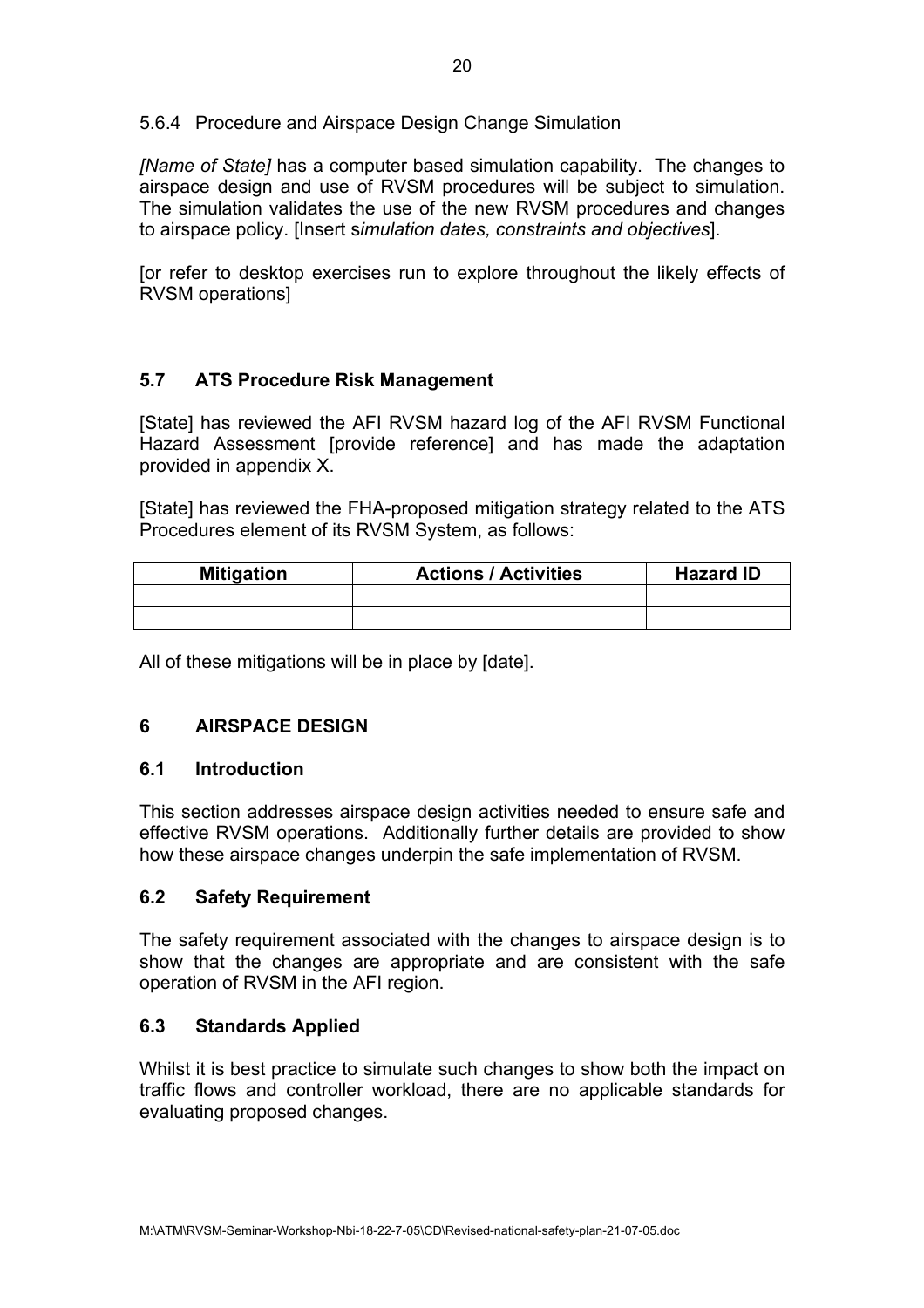## **6.4 Planned Airspace Design Changes**

A program for airspace design changes has been developed to support the implementation of RVSM. The details of the program are found in [*Name of State*] National RVSM Plan. There are several changes to the design of airspace that have been proposed to support the effective implementation of RVSM. These include:

- (a) Changes to entry, reporting and exit points to minimise possible congestion at these points;
- (b) A new flight level allocation scheme;
- (c) Re-sectorisation of the upper airspace to allow the capacity in the upper airspace to increase to take advantage of the new RVSM levels;
- (d) Some modifications to allow more direct routings.

Some of these changes need to be agreed with ACCs in adjoining states and are reflected in the LoA/P change process described in section 5.3 above.

## **6.5 Approval of Airspace Design Changes**

There are two aspects of these airspace design activities for which *[Name of State]* accepts responsibility and has established an approval process.

6.5.1 Approval of the Changes

All airspace design issues are subject to strict change control and must be approved prior to first use. The responsible officer [*insert title and name of current jobholder*] will approve the changes. His approval is based on [*insert approval criteria*]*.* 

## 6.5.2 Acceptance of Changes Included in the LoAs as Necessary

This approval process is described above in section 5.5.

## **6.6 Airspace Design Quality Assurance**

It is important to ensure that the changes to airspace design are effective. There are several elements that provide confidence in this effectiveness.

## 6.6.1 Use of Simulations

Simulations have been performed [*insert ref here*]. The studies show that the airspace design changes are effective within simulations of RVSM Operations. The simulation shows that controllers can safely handle RVSM operations.

## 6.6.2 Review Airspace Changes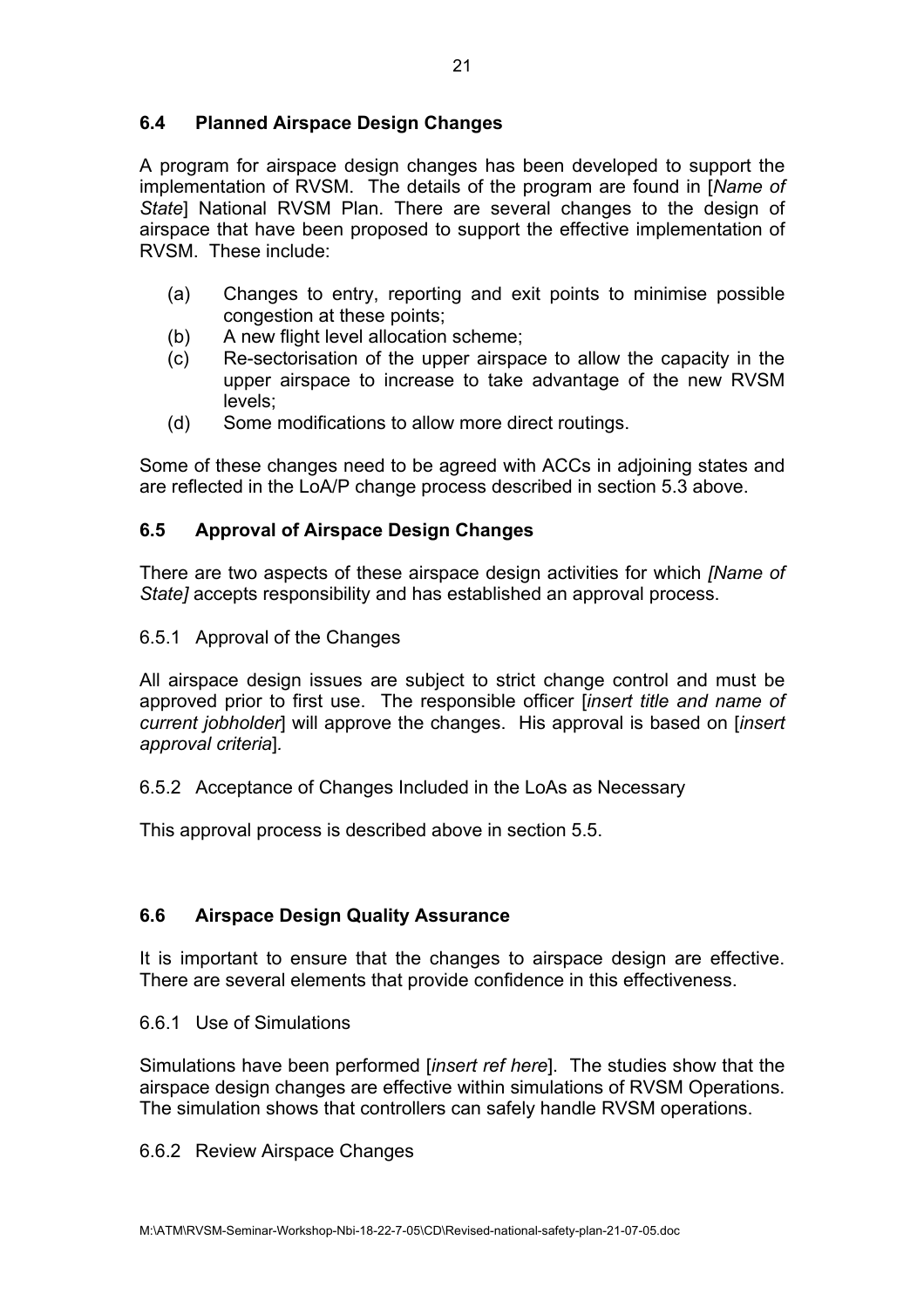<span id="page-23-0"></span>The proposed airspace design changes receive extensive review by management staff within each of the ACCs. The review comments will be documented and where appropriate the manual will be modified.

Or

The changes to the Airspace Design have been reviewed by [list names and staff positions]. Their review comments have been discussed and changes to the manual have been agreed as appropriate. These have been documented in [either reference a report, letter or memo giving comments and response to those comments, or reference the review meeting minutes that provide the agreed response to the comments made].

## **6.7 Airspace Design Change Risk Management**

[State] has reviewed the AFI RVSM hazard log of the AFI RVSM Functional Hazard Assessment [provide reference] and has made the adaptation provided in Appendix XX.

[State] has reviewed the FHA-proposed mitigation strategy related to the Airspace Design element of its RVSM System, as follows:

| <b>Mitigation</b> | <b>Actions / Activities</b> | <b>Hazard ID</b> |
|-------------------|-----------------------------|------------------|
|                   |                             |                  |
|                   |                             |                  |

All of these mitigations will be in place by [date].

## **7 RVSM SWITCHOVER**

## **7.1 Introduction**

Switchover is the operational process of managing the actual conversion of ATS from a 2000-ft separation (CVSM) environment to a 1000-ft (RVSM) environment. It covers the changes in the few hours before switchover on 19 January 2006 and the first few hours after the switchover. This switchover is the key operational aspect of the countdown to the implementation of RVSM. This section confirms that the operational impact of switchover to RVSM has been addressed and contingency plans exist. Details are provided to show how this changeover activity supports and underpins the safe implementation of RVSM.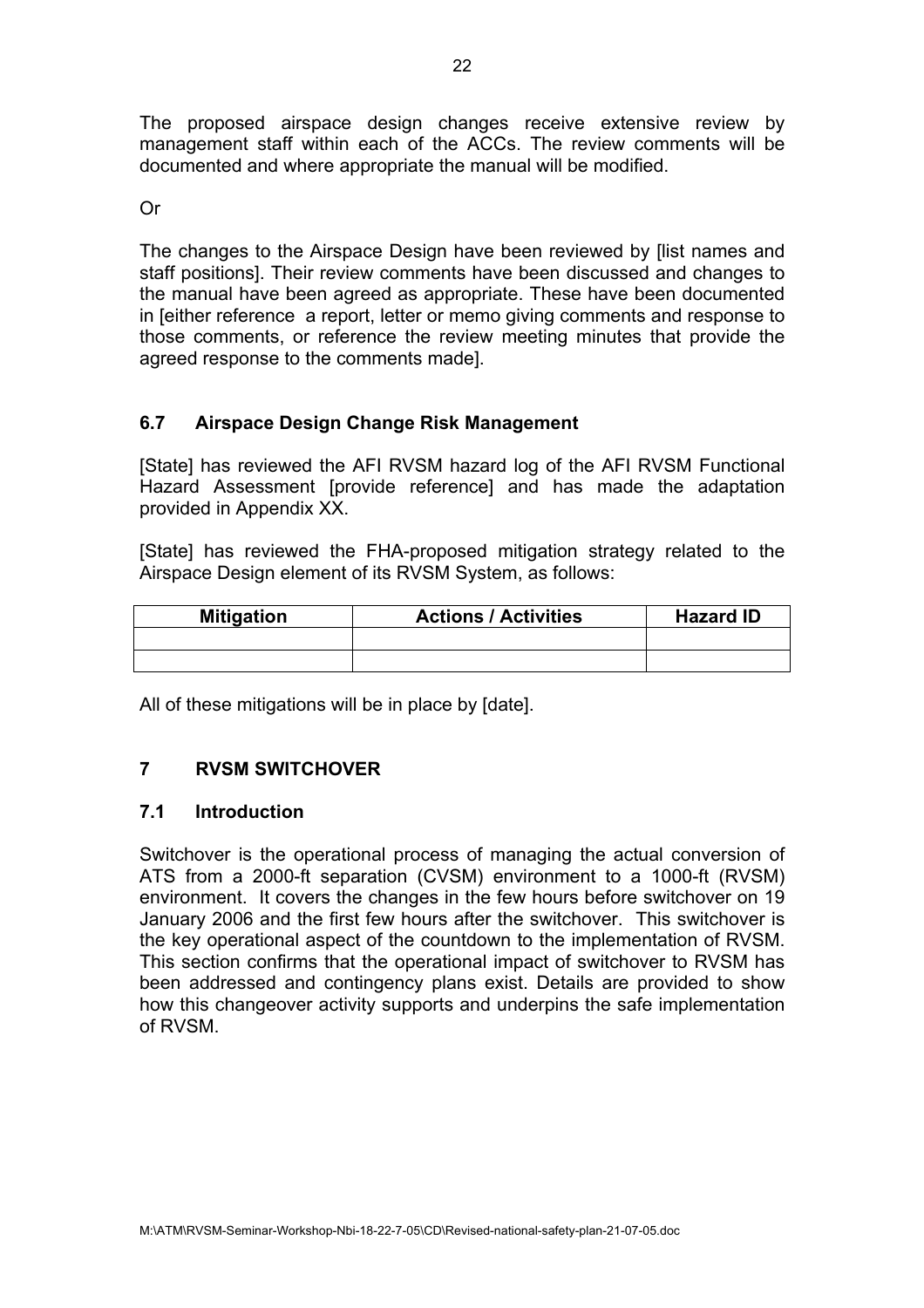## **7.2 Safety Requirement**

The safety requirement is to show that the special procedures for the switchover to RVSM have been approved for use. Assurance should be provided to show that procedures and reversionary modes of operation are in place.

## **7.3 Applied Standards**

*[Name of State]* will use the AFI RVSM countdown plan as the basis for its own countdown plan. (*Include as Appendix G*).

## **7.4 Planned Switchover Activities**

The AFI RVSM Task Force will issue the AFI RVSM switch-over plan incorporating the results of the AFI RVSM Functional Hazard Assessment (FHA) [provide reference]. It includes appropriate consideration of the mitigation required by the FHA report.

[State] NPM has agreed to develop a national version of this plan, that will be provided in Appendix XX. This should be completed by [date].

## **7.5 Approval of Switchover Plans**

There is one aspect of this switchover for which *[Name of State]* accepts responsibility and has established an approval process.

## 7.5.1 Approval of Special Procedures Developed for each ACC

These special ATS procedures (to cover switchover) will require approval prior to use just like any other ATS procedure. The responsible officer is [*insert title and name of current jobholder*]*.* He will approve the material for use and the approval is based on [*insert approval criteria*]*.* 

## **7.6 Switchover Quality Assurance**

It is important to ensure that the planning for switchover is effective. There are several elements that provide confidence in this effectiveness.

## 7.6.1 AFl Countdown Material

The AFI material on the countdown process is being developed and the switchover aspects are an identified key part of the countdown process. This AFI material has been subject to extensive review.

## 7.6.2 Review of Switchover Procedures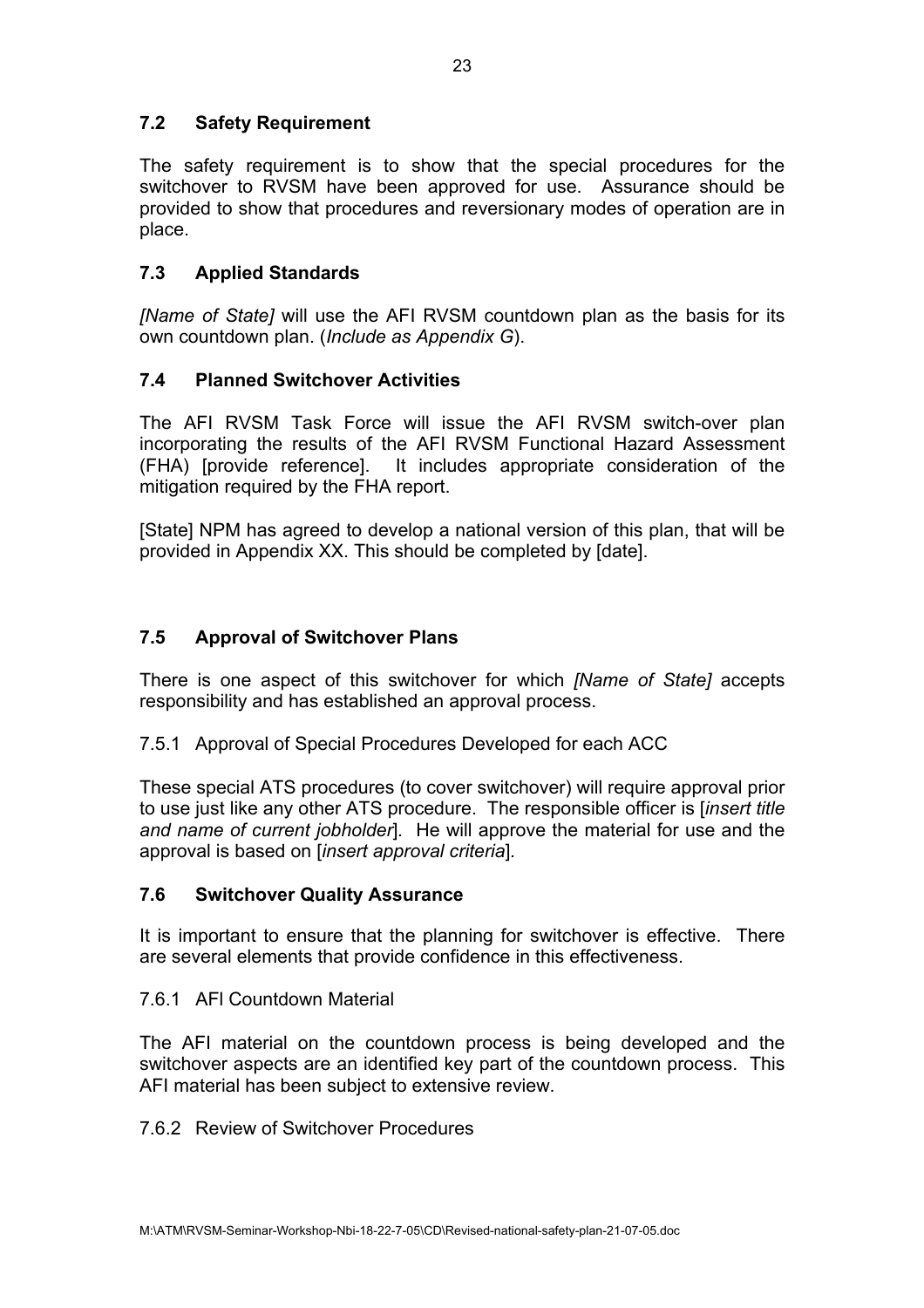<span id="page-25-0"></span>Operational and management staff at each ACC will review the material. The review comments will be documented and the material will be amended as appropriate.

## **7.7 Switchover Risk Management**

[State] has reviewed the AFI RVSM hazard log of the AFI RVSM Functional Hazard Assessment [provide reference] and has made the adaptation provided in Appendix XX.

[State] has reviewed the FHA-proposed mitigation strategy related to the Switch-over period, as follows:

| <b>Mitigation</b> | <b>Actions / Activities</b> | Hazard ID |
|-------------------|-----------------------------|-----------|
|                   |                             |           |
|                   |                             |           |

All of these mitigations will be in place by [date].

## **8 RVSM OPERATIONAL SAFETY MONITORING AND REVIEW**

## **8.1 Introduction**

This section identifies activities required for post-implementation monitoring of the safety performance of RVSM operations by *[Name of State]*.

## **8.2 Safety Requirement**

The safety requirement is to provide appropriate monitoring of the operational safety performance of the ATS in the application of RVSM.

## **8.3 Applied Standards**

ICAO Annex 11 provides the standards.

## **8.4 Monitoring Activities**

The post-implementation monitoring arrangements will continue as per current traffic data capturing procedures and will also consider the normal monitoring of safety performance by the State.

There are two key activities:

## (a) ATS Performance Safety Monitoring

These arrangements will be a specific aspect of the normal monitoring of safety performance by the State.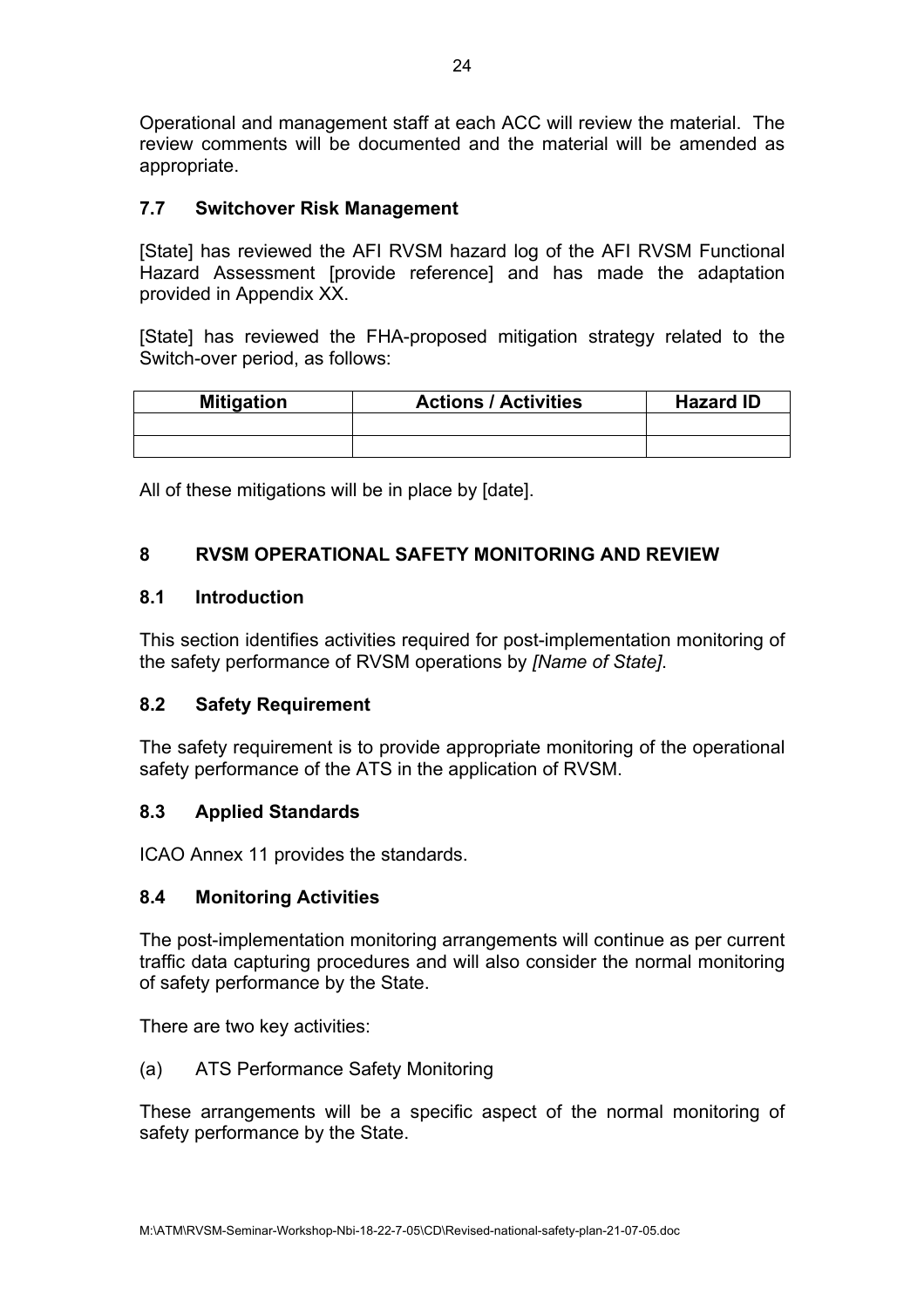(b) Operational Error Reporting

*[Name of State]* commits to providing operational error data reported by controllers in its ACCs. The State already supplies this information as part of its contribution to the Collision Risk Assessment (CRA) and the AFI Pre-Implementation Safety Case. The data supplied will be used, together with data from the other RVSM states, to assess the likely risk of collision in AFI RVSM region and to contribute to the AFI RVSM Post-Implementation Safety Case.

In addition *[Name of State]* will assess this data provided by its own ACCs and act on the evidence as appropriate.

## **8.5 Approvals**

The approval process for establishment of such monitoring arrangements is not yet determined and will be part of the national SMS activities.

#### **8.6 Quality Assurance**

It is important to ensure that the monitoring arrangements are appropriate and will be conducted efficiently and in a professionl manner.

There are several elements that provide evidence in this. They are:

[insert the elements]

#### **8.7 Risk Management**

Monitoring arrangements will help manage operational risks identified in the [State] national hazard log. These arrangements do not introduce additional risks.